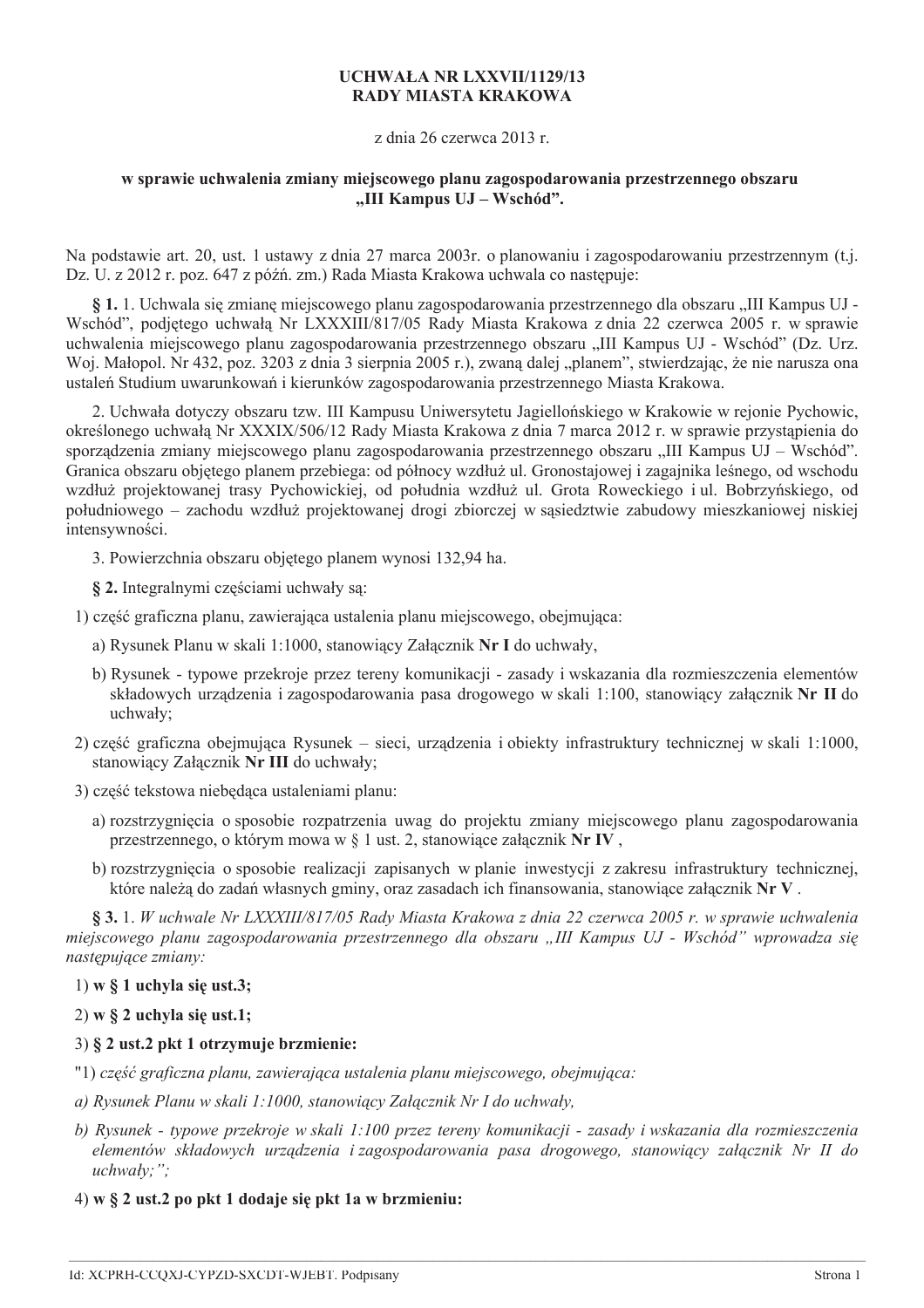- "la) część graficzna planu obejmująca Rysunek sieci, urządzenia i obiekty infrastruktury technicznej w skali 1:1000, stanowiacy Załacznik Nr III do uchwały;":
- 5) uchyla się § 3;
- 6) uchyla się § 4;
- 7) po § 4 dodaje się § 4a w brzmieniu:
	- "1. Ilekroć w uchwale jest mowa o:
- 1) terenie należy przez to rozumieć wydzieloną liniami rozgraniczającymi część obszaru objętego planem, o określonym przeznaczeniu i ustalonych zasadach lub warunkach zagospodarowania, oznaczoną symbolami literowymi i numerami wyróżniającymi go spośród innych terenów;
- 2) przeznaczeniu terenu należy przez to rozumieć sposób użytkowania lub zagospodarowania, który został ustalony planem dla wyznaczonego terenu;
- 3) przeznaczeniu podstawowym należy przez to rozumieć rodzaj przeznaczenia terenu, które zostało ustalone planem jako jedyne lub przeważające na danym terenie, wyznaczonym liniami rozgraniczającymi;
- 4) przeznaczeniu uzupełniającym należy przez to rozumieć rodzaj przeznaczenia terenu, który uzupełnia przeznaczenie podstawowe w sposób ustalony planem;
- 5) linii rozgraniczającej należy przez to rozumieć granicę terenów o różnym przeznaczeniu lub różnych zasadach badź warunkach zabudowy i zagospodarowania;
- 6) nieprzekraczalnej linii zabudowy należy przez to rozumieć linię, poza którą nie można sytuować nowych badź rozbudowywanych budynków lub ich części;
- 7) obowiązującej linii zabudowy należy przez to rozumieć linię, na której wymaga się obowiązkowo usytuowania elewacji frontowych nowo realizowanych budynków; linia ta nie dotyczy usytuowania poza ta linia:
	- okapu, gzymsu, balkonu lub daszku nad wejściem, a także
	- zewnętrznych części budynku stanowiących: schody, pochylnie lub rampy
	- z uwzględnieniem przepisów odrębnych lub zapisów zawartych w ustaleniach szczegółowych planu;
- 8) działce budowlanej należy przez to rozumieć działkę budowlaną w rozumieniu przepisów ustawy z dnia 27 marca 2003 r. o planowaniu i zagospodarowaniu przestrzennym (t. j. Dz. U. z 2012 r., poz. 647 z późn. zm.);
- 9) powierzchni zabudowy należy przez to rozumieć pole powierzchni figury geometrycznej określonej przez kontur budynku wyznaczony przez prostokątny rzut na płaszczyznę poziomą zewnętrznych płaszczyzn ścian zewnętrznych kondygnacji przyziemnej budynku, a w budynkach posadowionych na filarach, kondygnacji opartej na tych filarach;
- 10) powierzchni całkowitej budynku należy przez to rozumieć sumę powierzchni całkowitych wszystkich kondvgnacji nadziemnych budynku;
- 11) powierzchni całkowitej zabudowy należy przez to rozumieć sumę powierzchni całkowitych budynków w obrebie działki budowlanej objetej projektem zagospodarowania terenu albo zgłoszeniem;
- 12) wskaźniku intensywności zabudowy należy przez to rozumieć parametr, wyrażony jako udział powierzchni całkowitej zabudowy w powierzchni terenu działki budowlanej objętej projektem zagospodarowania terenu albo zgłoszeniem;
- 13) wskaźniku terenu biologicznie czynnego należy przez to rozumieć parametr, wyrażony jako procentowy udział powierzchni terenu biologicznie czynnego w powierzchni terenu działki budowlanej objetej projektem zagospodarowania terenu albo zgłoszeniem:
- 14) przestrzeni publicznej należy przez to rozumieć powszechnie dostępne miejsca w strukturze funkcjonalnoprzestrzennej miasta, służące zaspokajaniu potrzeb ogółu użytkowników, tj.: ulice, place, otoczenie przystanków komunikacji zbiorowej, parki i skwery;
- 15) wysokości zabudowy należy przez to rozumieć całkowitą wysokość obiektów budowlanych, o których mowa w przepisach ustawy z dnia 7 lipca 1994 r. Prawo budowlane (t.j. Dz. U z 2010 r. Nr 243, poz. 1623 z późn. zmianami) mierzoną od poziomu terenu istniejącego, a dla budynku: od poziomu terenu istniejącego w miejscu najniżej położonego wejścia, usytuowanego ponad poziomem terenu istniejącego, do najwyżej położonego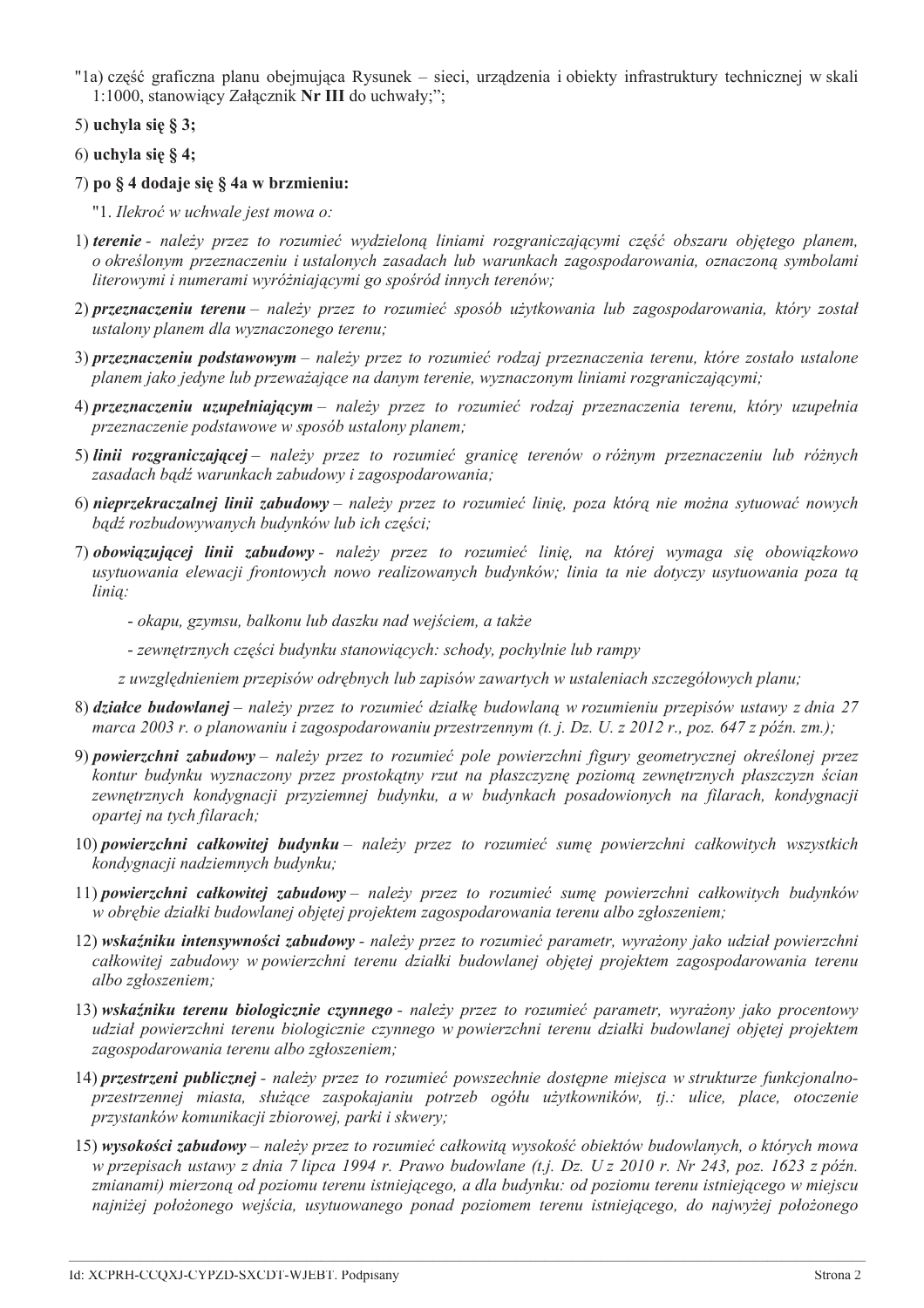punktu budynku: przekrycia, attyki, nadbudówek ponad dachem takich jak maszynownia dźwigu, centrala wentylacyjna, klimatyzacyjna, kotłownia, elementy klatek schodowych;

- 16) maksymalnej bezwzględnej wysokości zabudowy należy przez to rozumieć rzędną wyrażoną w metrach nad poziomem morza, której wielkości nie mogą przekroczyć obiekty budowlane, o których mowa w przepisach ustawy z dnia 7 lipca 1994 r. Prawo budowlane (t.j. Dz. U. z 2010 r., Nr 243, poz. 1623 z późn. zmianami);
- 17) minimalnej bezwzględnej wysokości zabudowy należy przez to rozumieć rzędną wyrażoną w metrach nad poziomem morza, której wielkość musi osiągnąć obiekt budowlany, (o którym mowa w przepisach ustawy z dnia 7 lipca 1994 r. Prawo budowlane (t.j. Dz. U. z 2010 r., Nr 243, poz. 1623 z późn. zmianami), co najmniej dla 90 % powierzchni zabudowy tego obiektu:
- 18) ogrodzeniu pełnym należy przez to rozumieć mur pełny lub takie ogrodzenie, w którym powierzchnia prześwitów widocznych w kierunku prostopadłym do elewacji ogrodzenia wynosi mniej niż 20% na każdy metr bieżący ogrodzenia;
- 19) wielkogabarytowych urządzeniach reklamowych należy przez to rozumieć elementy reklamowe *i* informacyjne, wolnostojące albo umieszczone na budynkach lub budowlach:
	- a) płaszczyznowe o powierzchni ekspozycji większej niż 5 m<sup>2</sup>,
	- b) trójwymiarowe o wymiarach, z których co najmniej jeden przekracza 1,5 m,
	- c) słupy i maszty o wysokości przekraczającej 10 m, od poziomu terenu;
- 20) trasie rowerowej należy przez to rozumieć spójny ciąg rozwiązań technicznych, zapewniający ruch rowerowy, na który moga składać się; wydzielone drogi (ścieżki) rowerowe i pieszo-rowerowe, pasy rowerowe na jezdniach ulic, jezdnie ulic o małym ruchu lub w strefach o ograniczonej prędkości ruchu, drogi wewnetrzne:
- 21) zieleni izolacyjnej należy przez to rozumieć roślinność, stanowiącą izolację akustyczną, komunikacyjną lub widokowa;
- 22) doiazdach niewyznaczonych należy przez to rozumieć niewydzielone liniami rozgraniczającymi na Rysunku Planu, istniejące i nowe dojązdy, zapewniające obsługe objektów, poprzez dostep do dróg publicznych w ramach terenów o określonym przeznaczeniu i ustalonych zasadach lub warunkach zagospodarowania;
- 23) dachu płaskim należy przez to rozumieć dach lub stropodach o spadku do 12°;
- 24) dominancie należy przez to rozumieć obiekt budowlany, który ze względu na gabaryty lub formę architektoniczną wyróżnia się w stosunku do otaczającej przestrzeni;
- 25) inkubatorze przedsiębiorczości należy przez to rozumieć podmiot, jednostkę organizacyjną dysponującą odpowiednimi obiektami budowlanymi, prowadzącą działalność wspierającą nowotworzone małe i średnie przedsiębiorstwa;
- 26) parku technologicznym należy przez to rozumieć obszar, na którym realizuje się współprace naukowotechnologiczną; na terenach parków technologicznych rozwijane są przedsięwzięcia obejmujące badania laboratoryjne i wdrażanie procesów wytwórczych na małą skalę, które obejmują trzy sfery: laboratoryjną (naukowa), przemysłowa i biurowa (w tym przedstawicielstwa krajowe i zagraniczne);

2. Pozostałe określenia użyte w uchwale należy rozumieć zgodnie z ich definicjami określonymi w przepisach odrębnych.

3. Nazwy własne (m. in. ulic, obiektów) - przywołane w tekście planu i opisane na rysunku planu - należy rozumieć odpowiednio, jako nazwy istniejące oraz stosowane w dniu sporządzenia projektu planu.";

## $8)$  uchyla się § 5;

## 9) § 6 otrzymuje brzmienie:

"1. Na Rysunku Planu zaznaczono elementy ustaleń planu:

- 1) granica obszaru objętego planem;
- 2) linie rozgraniczające;
- 3) obowiązujące linie zabudowy;
- 4) nieprzekraczalne linie zabudowy;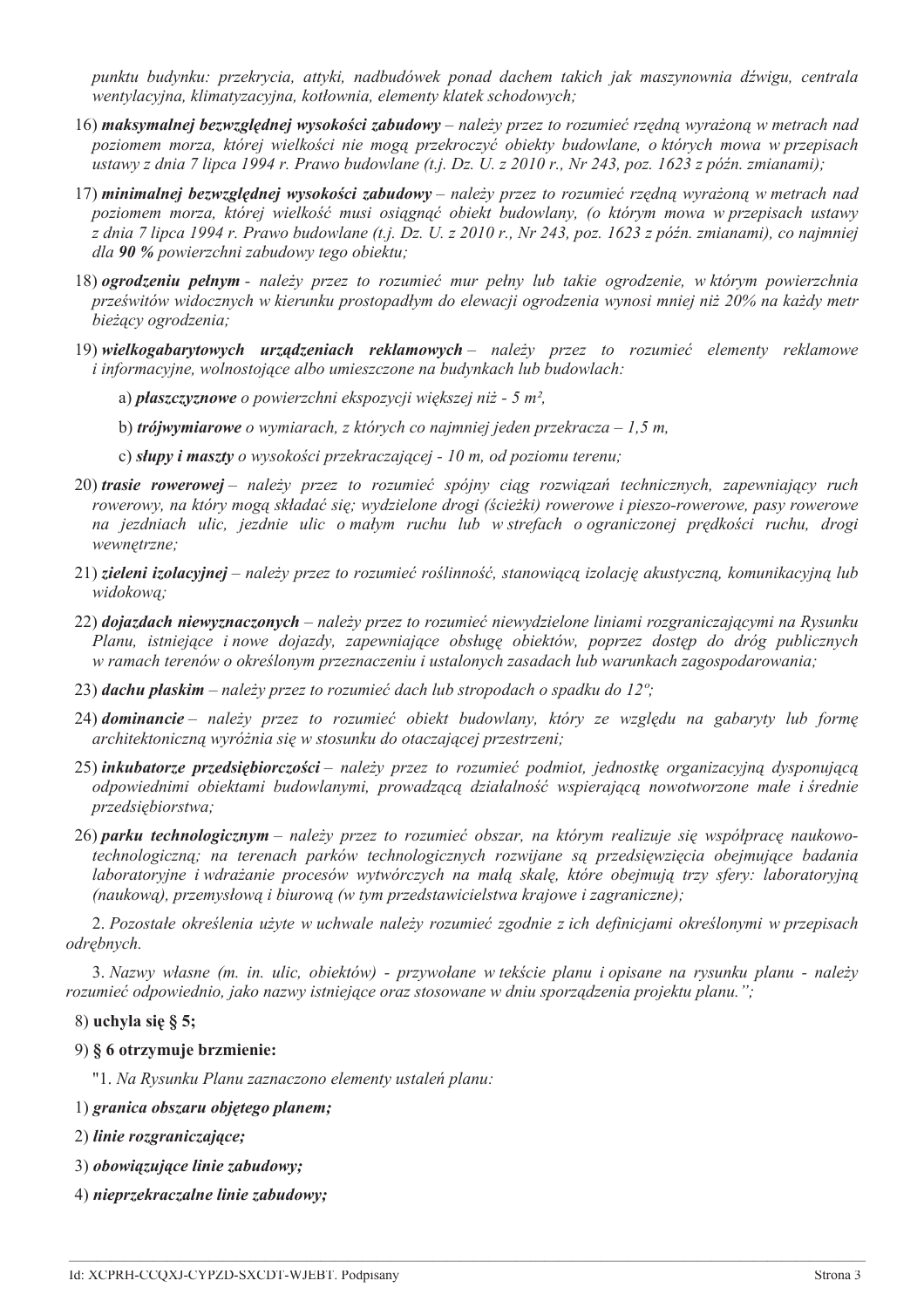- 5) oznaczenia identyfikacyjne terenów o określonym przeznaczeniu i ustalonych zasadach lub warunkach zagospodarowania:
	- a)  $U.1 U.9$  Tereny zabudowy usługowej, o podstawowym przeznaczeniu pod zabudowę usługową,
	- b) Uks.1 Teren zabudowy usługowej, o podstawowym przeznaczeniu pod obiekty użyteczności publicznej z zakresu kultu religijnego,
	- c)  $Umz.1$   $Umz.3$  Tereny zabudowy usługowej, o podstawowym przeznaczeniu pod zabudowę zamieszkania zbiorowego,
	- d)  $Un.1 Un.9 Tereny zabudowy uslugowej, o podstawowym przecnaczeniu pod obiekty użyteczności$ publicznej z zakresu nauki i szkolnictwa wyższego.
	- e) Upt.1 Upt.4 Tereny zabudowy usługowej, o podstawowym przeznaczeniu pod zabudowe usługową parku technologicznego,
	- f)  $US.1$  Teren sportu i rekreacji, o podstawowym przeznaczeniu pod obiekty i urządzenia sportowe *i* rekreacvine.
	- $g$ ) ZP.1 ZP.4 Tereny zieleni, o podstawowym przeznaczeniu pod zieleń urządzoną,
	- h)  $ZC.1$  Teren Cmentarza, o podstawowym przeznaczeniu pod cmentarz,
	- i)  $KP.1$  Teren placu, o podstawowym przeznaczeniu pod plac miejski,
	- i) **KDGP.1 Teren Komunikacji**, o podstawowym przeznaczeniu pod drogę publiczną klasy głównej ruchu przyspieszonego,
	- k) **KDG.1 Teren Komunikacji**, o podstawowym przeznaczeniu pod drogę publiczną klasy głównej,
	- l) **KDZ.1 Teren Komunikacji**, o podstawowym przeznaczeniu pod drogę publiczną klasy zbiorczej,
	- m) KDL.1 Teren Komunikacji, o podstawowym przeznaczeniu pod drogę publiczną klasy lokalnej,
	- n) KDD.1 KDD.8 Tereny Komunikacji, o podstawowym przeznaczeniu pod drogi publiczne klasy dojazdowej,
	- o) KDW.1 KDW.6 Tereny Komunikacji, o podstawowym przeznaczeniu pod drogi wewnętrzne,
	- p) KU.1 KU.2 Tereny Obsługi i Urządzeń Komunikacji,
	- $q$ )  $E, I$  Teren Infrastruktury Technicznej, o podstawowym przeznaczeniu pod lokalizacje budynków. urządzeń i sieci infrastruktury elektroenergetyki,
	- $r \in W$ , I Teren Infrastruktury Technicznej, o podstawowym przeznaczeniu pod lokalizacje budynków, urządzeń i sieci wodociągowych;

#### 6) strefa hydrogeniczna;

#### 7) strefa ograniczenia iluminacji obiektów.

- 2. Elementy informacyjne niestanowiące ustaleń planu:
- 1) główne osie widokowe:
- 2) granice Specjalnej Strefy Ekonomicznej;
- 3) granice Bielańsko-Tynieckiego Parku Krajobrazowego;
- 4) granice otuliny Bielańsko-Tynieckiego Parku Krajobrazowego;
- 5) granice obszaru Natura 2000 Dębnicko Tyniecki obszar łąkowy;
- 6) ogólnomiejskie trasy rowerowe;
- 7) strefa techniczna dla napowietrznej linii elektroenergetycznej wysokiego napięcia;
- 8) strefa istniejącego magistralnego rurociągu wody;
- 9) cieki wodne:
- $10$ ) rowy:
- 11) stanowiska archeologiczne;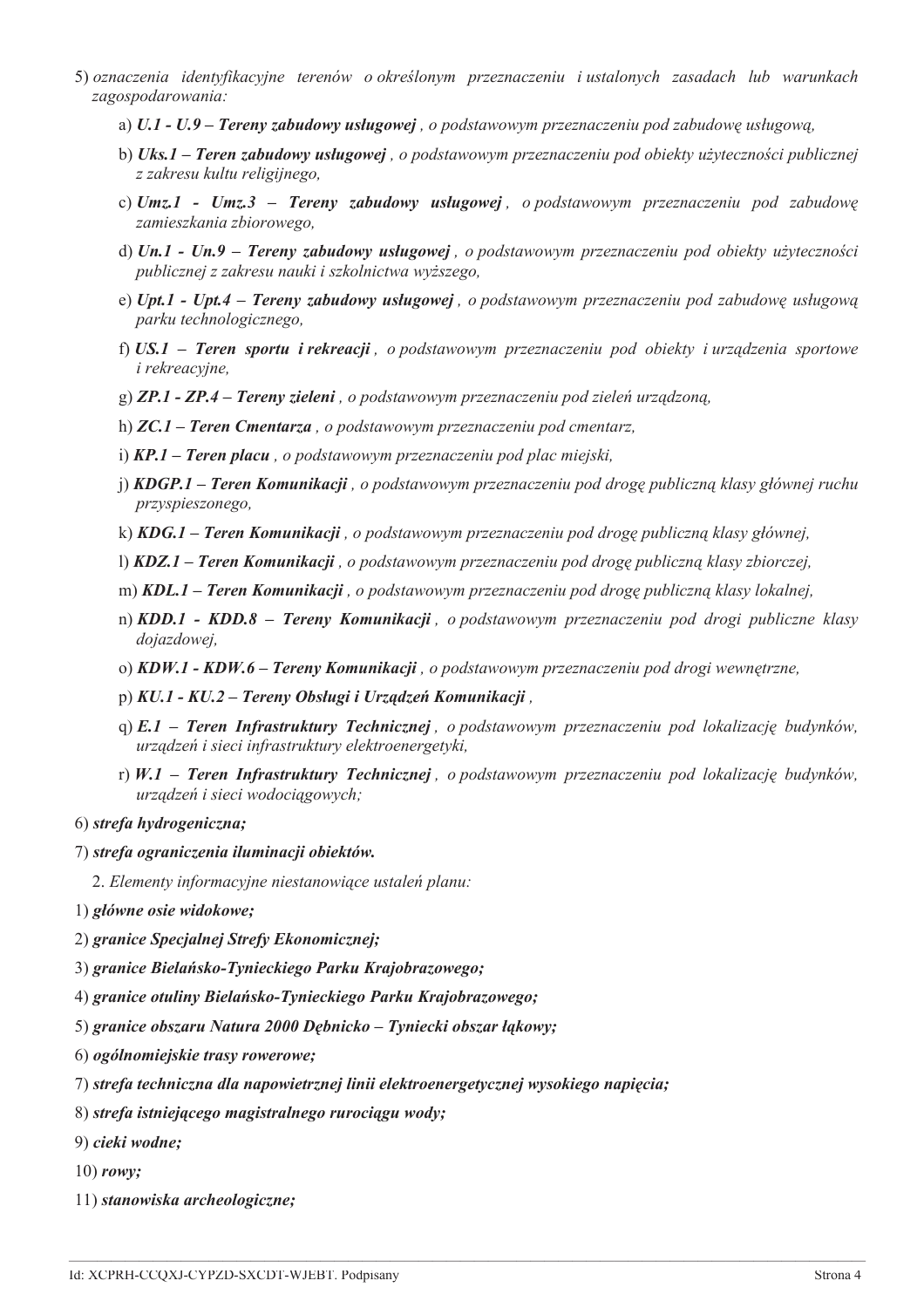12) archeologiczna strefa ochrony konserwatorskiej;

13) granica strefy sanitarnej cmentarza - 50 m;

14) granica strefy sanitarnej cmentarza - 150 m. ";

10) uchyla się  $\S$  7;

11) § 8 otrzymuje brzmienie:

## "Zasady ochrony i kształtowania ładu przestrzennego

1. Tereny, których przeznaczenie plan miejscowy zmienia mogą być wykorzystywane w sposób dotychczasowy do czasu ich zagospodarowania zgodnie z planem.

2. W granicach całego obszaru objetego planem obowiązuje zakaz lokalizacji obiektów handlowych o powierzchni sprzedaży powyżej 2000 m<sup>2</sup>.

3. W odniesieniu do istniejącej zabudowy mieszkaniowej, w tym zagrodowej ustala się:

1) zakaz odbudowy, rozbudowy i nadbudowy obiektów;

2) dopuszczenie przebudowy i remontu obiektów.

4. Ustala się zakaz lokalizacji tymczasowych obiektów budowlanych, za wyjątkiem obiektów takich jak: pawilony sprzedaży ulicznej, pawilony wystawowe, przekrycia namiotowe i powłoki pneumatyczne oraz inne przekrycia o samodzielnej ażurowej konstrukcji, instalowane jako urządzenie przestrzeni publicznej, wyłącznie na czas trwania wystawy, pokazu lub imprez.

5. Zasady sytuowania obiektów budowlanych na działce budowlanej:

1) dopuszcza się możliwość lokalizacji budynków w granicach działek;

2) w przypadku niewyznaczenia nieprzekraczalnej linii zabudowy linie tę stanowi linia rozgraniczająca Tereny Komunikacji od terenów, w których została dopuszczona zabudowa;

3) zakaz lokalizacji budynków gospodarczych i śmietników od strony dróg publicznych.

6. Nakaz stosowania dachów płaskich, z zastrzeżeniem §27a, ust 4 pkt 2.

7. Zasady dotyczące elewacji budynków:

 $1)$  nakaz:

- a) stosowania kolorystyki elewacji w odcieniach jasnych szarości i beżów z dopuszczeniem stosowania szkła, drewna, blachy, cegły lub kamienia w terenach oznaczonych symbolami Un, US, Umz, Uks, U,
- b) stosowania kolorystyki elewacji w odcieniach szarości, grafitu i popielu z dopuszczeniem stosowania szkła, drewna, blachy lub kamienia w terenach oznaczonych symbolami Upt;

 $2)$  zakaz:

- a) stosowania do wykończenia elewacji materiałów odblaskowych, o jaskrawych kolorach, fosforyzujących oraz niskostadardowych materiałów wykończeniowych,
- b) stosowania blachy falistej oraz trapezowej,
- c) iluminacji elewacji północnej oraz zachodniej obiektów lokalizowanych w terenach oznaczonych symbolami US.1 i Umz.3 oraz w strefie ograniczenia iluminacji obiektów wyznaczonej na Rysunku Planu:
- 3) dopuszcza się w terenach Upt stosowania akcentów kolorystycznych stanowiacych więcej nie niż 10% powierzchni elewacji.

8. Ustala się możliwość lokalizacji inwestycji celu publicznego z zakresu łączności publicznej jako wolnostojące lub na budynkach. Dopuszcza się maksymalna wysokość inwestycji celu publicznego z zakresu łączności publicznej nieprzekraczającej maksymalnej bezwzględnej wysokości zabudowy w wyznaczonych terenach o wiecej niż  $5$  m.":

12) § 9 otrzymuje brzmienie:

## "Zasady ochrony środowiska, przyrody i krajobrazu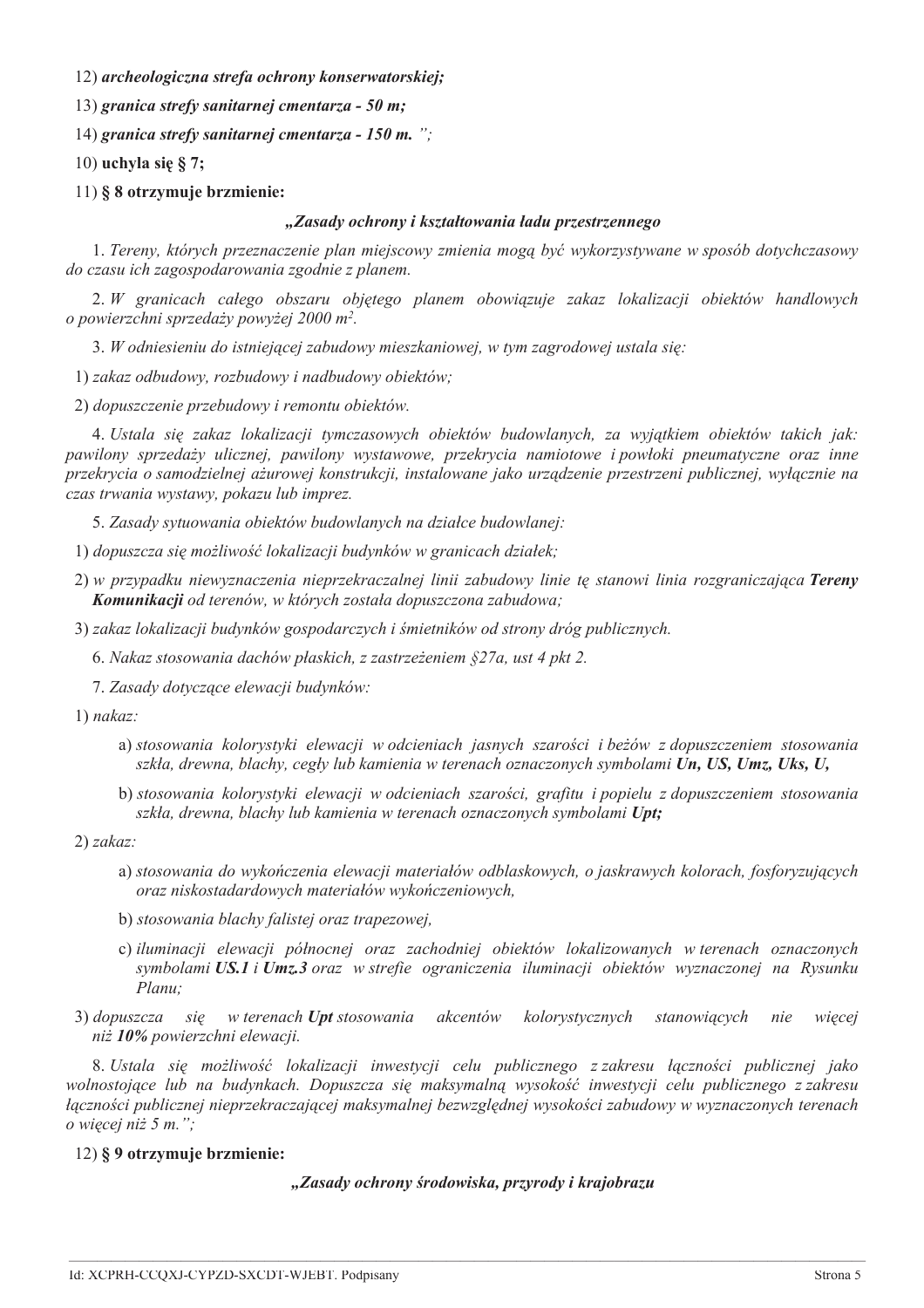- 1. W zakresie ochrony środowiska ustala się:
- 1) obowiązek wyposażenia terenów w sieci i urządzenia infrastruktury technicznej w szczególności odprowadzenia ścieków i wód opadowych;
- 2) zakaz lokalizacji przedsięwzięć mogących znacząco oddziaływać na środowisko, z wyjątkiem inwestycji takich jak: drogi, linie tramwajowe, infrastruktura techniczna, parkingi;
- 3) zasadę zaspokojenia potrzeb grzewczych i innych potrzeb energetycznych poprzez nakaz przyłączenia do miejskiego systemu ciepłowniczego lub poprzez zastosowanie energii elektrycznej lub lokalne źródła na paliwa ekologiczne (np. gaz, lekki olej opałowy) lub alternatywnych źródeł energii (np. energia słoneczna, geotermalna), na zasadach określonych planem:
- 4) zasadę lokalizacji urządzeń i sieci infrastruktury elektroenergetyki i telekomunikacji z nakazem uwzględnienia ochrony zdrowia mieszkańców przed oddziaływaniem (promieniowaniem) pól elektromagnetycznych;
- 5) nakaz realizacji pasa zieleni izolacyjnej w terenach oznaczonych symbolami Umz.3, Un.1, wzdłuż linii rozgraniczającej przewidywanego ciągu komunikacyjnego Trasy Pychowickiej t.j. od strony północnowschodniej granicy obszaru objętego planem;
- 6) ochronę przed hałasem, dla zabudowy związanej z funkcjami podlegającymi ochronie akustycznej i wskazuje się:
	- a) Tereny zabudowy usługowej, oznaczone symbolami Umz.1, Umz.2, Umz.3, Un.6, Un.7, jako tereny przeznaczone na cele mieszkaniowo-usługowe,

b) dla pozostałych terenów nie określa się w planie dopuszczalnego poziomu hałasu w środowisku.

- 2. W zakresie ochrony wartości przyrodniczych, krajobrazowych i ochrony zieleni ustala się:
- 1) w zagospodarowaniu działki budowlanej objętej projektem zagospodarowania terenu należy uwzględnić istniejące pojedyncze drzewa oraz skupiska drzew;
- 2) wzdłuż istniejących i projektowanych ciągów komunikacyjnych należy wprowadzić pasma zadrzewień o charakterze szpalerowym, poprzez odpowiedni dobór gatunkowy drzew, które nie będą przesłaniać widoków, z uwzględnieniem zasad rozwiązań przekrojów ulicznych określonych w Załączniku Nr II do uchwały, z wyjątkiem realizacji zabudowy, o której mowa w § 26 ust.3 pkt 5,
- 3) nakaz zagospodarowania terenów Umz.1, Umz.2, U3, ZP.1, Un.6, Un.7, KDL.1, KDD.6, KDD.7, KDD.8 tak, aby nie powodowały zmiany stosunków wodnych w sposób zagrażający przedmiotom ochrony Bielańsko-Tynieckiego Parku Krajobrazowego i obszaru Natura 2000: Dębnicko-Tyniecki Obszar Łąkowy.

3. W zakresie wód powierzchniowych wyznacza się strefę hydrogeniczną o zasięgu określonym na Rysunku Planu, w obrębie której ustala się:

- $1) zakaz$ :
	- a) lokalizacji nowych obiektów budowlanych, z zastrzeżeniem pkt 3 lit. b i c.
	- b) lokalizacji ogrodzeń poprzecznych uniemożliwiających swobodny spływ wód;
- 2) nakaz utrzymania powierzchni zapewniającej przepływ i infiltrację wód za wyjątkiem przepustów i obiektów mostowych;
- 3) dopuszcza się:
	- a) prowadzenie prac konserwacyjnych i modernizacyjnych koryt cieków,
	- b) lokalizację liniowych obiektów infrastruktury technicznej, urządzeń wodnych oraz przepustów i obiektów mostowych.
	- c) lokalizację elementów niezbędnych do urządzenia i funkcjonowania Terenów Komunikacji.";

## 13) § 10 otrzymuje brzmienie:

# "Ustalenia w zakresie ochrony i dziedzictwa kulturowego i zabytków oraz dóbr kultury współczesnej

W celu ochrony zabytków archeologicznych uwzględnia się archeologiczną strefę ochrony konserwatorskiej oraz stanowiska archeologiczne, oznaczone kolejno na Rysunku Planu: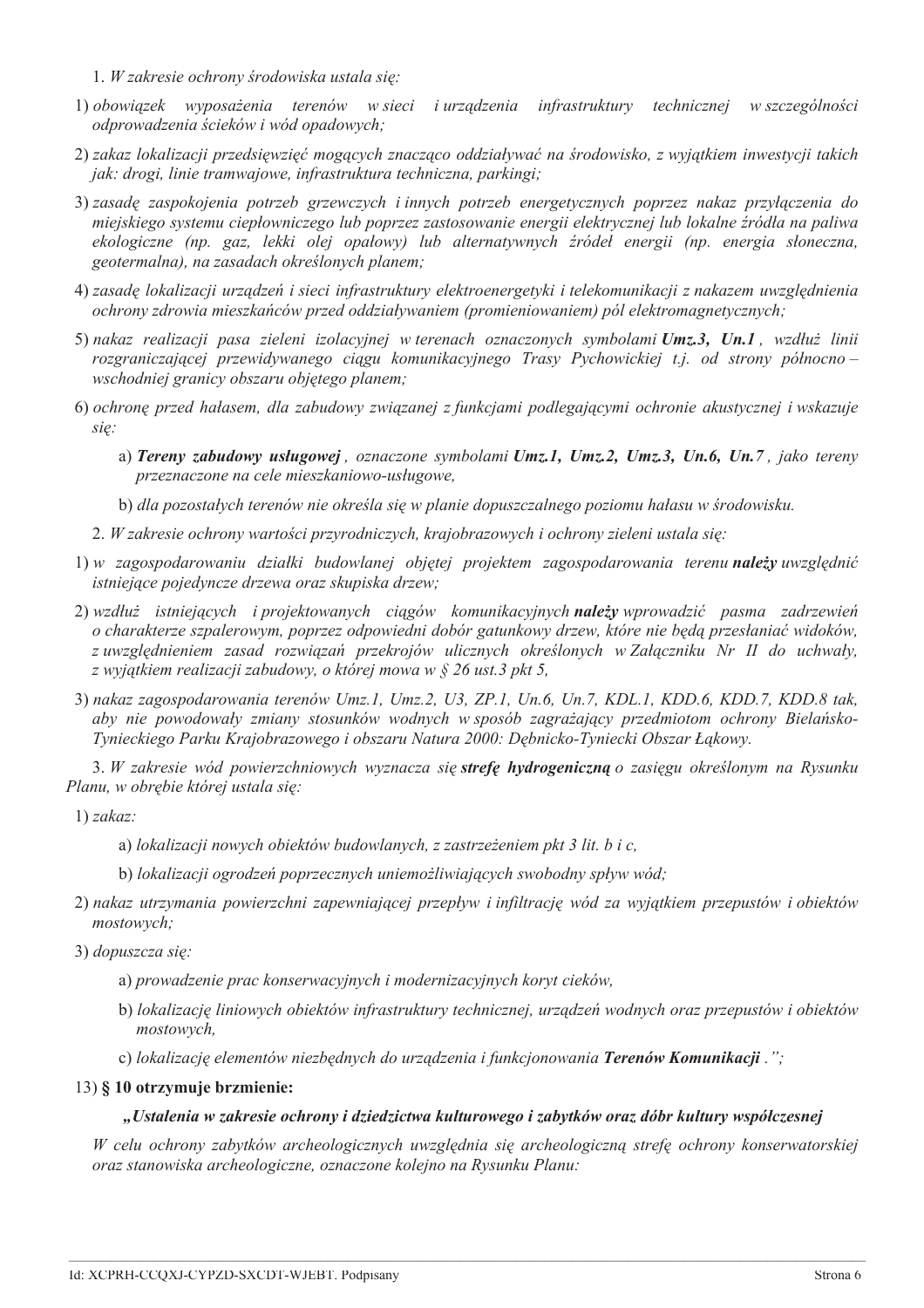- 1) Kraków Skotniki ST. 11AZP 103-56/91 osada z epoki neolitu-badania powierzchniowe 1983 (M.Zaitz, E. Zaitz, J. Rydlewski $) - Nr 1$ :
- 2) Kraków Skotniki ST. 12 AZP 103-56/92 osady z epoki neolitu, okresu lateńskiego i średniowiecza badania powierzchniowe 1983 (E. Zaitz, M. Zaitz, J. Rydlewski) – Nr 2;
- 3) Kraków Skotniki ST. 13 AZP 103-56/93 ślad osadniczy z epoki kamienia badania powierzchniowe 1983 (E. Zaitz, M. Zaitz, J. Rydlewski) – Nr 3;
- 4) Kraków Skotniki ST.14 AZP 103 56/94 ślad osadniczy z epoki kamienia oraz okresu późnego średniowiecza – badania powierzchniowe (E. Zaitz, M. Zaitz, J. Rydlewski) – Nr 4.";

## 14) § 11 otrzymuie brzmienie:

## "Ustalenia w zakresie wymagań dotyczących kształtowania przestrzeni publicznych

1. Wzdłuż ciągów pieszych i dziedzińców zaleca się stosowanie podcieni i prześwitów ułatwiających komunikację pieszą i wgląd do wnętrza kwartałów zabudowy.

2. Wzdłuż ulic (dróg publicznych), ciągów pieszych i ścieżek rowerowych należy wprowadzić pasma zadrzewień, które winny uwzględniać wymogi ekspozycji krajobrazowej osi widokowych oznaczonych na Rysunku Planu.

3. Zakaz lokalizacji wielkogabarytowych urządzeń reklamowych z dopuszczeniem ich lokalizacji jako tymczasowe urządzenia na czas odbywających się imprez oraz służących w wykonywaniu obowiązków związanych z informacją publiczną.

4. Dla nośników reklamowych i informacyjnych innych niż wielkogabarytowe urządzenia reklamowe, ustala się:

1) zakaz stosowania nośników umieszczanych na obiektach budowlanych o wymiarach przekraczających:

- a) dla nośników płaszczyznowych max. 2 m<sup>2</sup> powierzchni,
- b) dla nośników prostopadłych, tzw. wysięgników maksymalnie odległość 0,8m od elewacji do krańca wysięgnika z szyldem o wysokości do 0,6m wysokości, oraz na wysokości mniejszej niż 2.5 m nad poziomem istniejącego terenu,
- c) dla nośników lokalizowanych w witrynie dopuszcza się pokrycie max. 30% powierzchni witryny;
- 2) zakaz lokalizacji nośników powyżej linii parteru budynku;
- 3) zakaz lokalizacji reklam w sposób zasłaniający charakterystyczne detale architektoniczne budynku oraz proporcje pomiędzy ścianami a przeszkleniami;
- 4) zakaz umieszczania na ogrodzeniach;
- 5) dopuszczenie lokalizacji nośników reklamowych i informacyjnych w wiatach przystankowych komunikacji miejskiej:
- 6) dopuszczenie umieszczenia jednego znaku informacyjnego o danym podmiocie i prowadzonej działalności, na elewacji frontowej budynku w którym działalność jest prowadzona;
- 7) dopuszczenie umieszczenia jednego znaku towarowego danego podmiotu, na elewacji frontowej budynku, w którym ta działalność jest prowadzona;
- 8) zakaz umieszczania nośników reklamowych i informacyjnych emitujących światło o zmieniającym się natężeniu, błyskowego lub pulsującego oraz projekcji świetlnych i elementów ruchomych;
- 9) dopuszczenie lokalizacji nazw własnych obiektów użyteczności publicznej na elewacji budynków powyżej linii parteru, określających dominujące (przeważające) funkcje w obiekcie.

5. Zakaz stosowania nawierzchni asfaltowych dla ciągów pieszych. Nawierzchnie tych ciągów należy wykonywać z elementów drobnowymiarowych.

6. Nakaz stosowania rozwiązań technicznych zapewniających warunki dla poruszania się osobom niepełnosprawnym w tym w zakresie zagospodarowania, użytkowania i utrzymania terenów komunikacji kołowej, transportu publicznego, parkingów i komunikacji pieszej i rowerowej.

7. W zakresie ogrodzeń ustala się: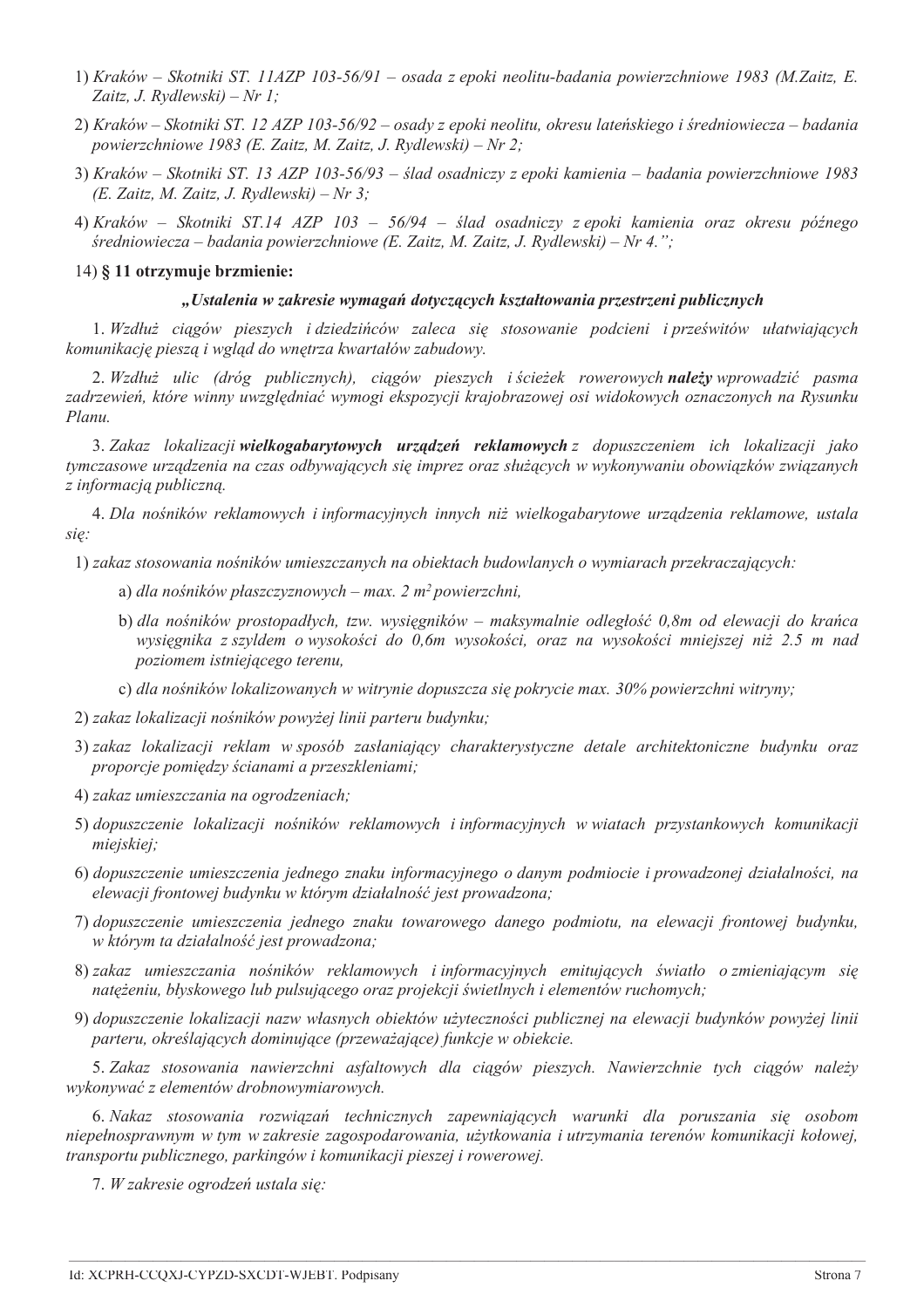$1)$  nakaz:

- a) stosowania ogrodzeń ażurowych,
- b) zapewnienia prześwitów o wysokości min. 12 cm od poziomu terenu do dolnej krawedzi elementów ogrodzenia w celu umożliwienia migracji zwierząt;

 $2) zakaz$ 

- a) lokalizowania ogrodzeń w terenach oznaczonych symbolami: Un.1, Un.2, Un.3, Un.4, Un.5, Un.6, Un.7, Un.8, Un.9, U.1, U.2, U.3, U.4, U.5, U.6, U.7, U.8, U.9, US.1, ZP.1, ZP.2, ZP.3, ZP.4, KP.1,
- b) lokalizowania ogrodzeń w terenie  $Umz.3$  w północno zachodniej części terenu poza wyznaczonymi nieprzekraczalnymi liniami zabudowy,
- c) stosowania ogrodzeń pełnych, z zastrzeżeniem § 37 ust. 2 pkt 2,
- d) stosowania ogrodzeń o wysokości powyżej 2,2 metra z wyłączeniem terenów oznaczonych symbolami US.1, ZC.1 i Umz.3;
- 3) dopuszcza się lokalizację ogrodzeń dla bojsk sportowych i rekreacyjnych w terenach oznaczonych symbolem  $US.1$  i  $Umz.3$ .";

15) uchyla się § 12;

16) § 13 otrzymuje brzmienie:

# "Zasady i warunki scalania i podziału nieruchomości

1. Ze wzgledu na istniejący stan własności terenu i związany z tym sposób zagospodarowania terenu zgodny z celami planu nie ustala się zasad i warunków przeprowadzania scaleń i podziału nieruchomości.

2. Na obszarze objetym planem nie wyznacza się granic obszarów wymagających przeprowadzenia scaleń i podziałów nieruchomości w rozumieniu przepisów odrębnych.";

# 17) § 14 otrzymuje brzmienie:

# "Zasady modernizacji, rozbudowy i budowy układu komunikacyjnego

1. Ustala się zasady obsługi obszaru planu przez docelowy układ komunikacyjny, w granicach wyznaczonych Terenów Komunikacji, określony na Rysunku Planu:

- 1) układ drogowy nadrzędny, udostępniający połączenie obszaru z zewnętrznym układem komunikacyjnym, obejmuje drogi publiczne:
	- a) droge klasy głównej ruchu przyspieszonego **KDGP.1** planowana Trasa Pychowicka 2x3.
	- b) drogę klasy głównej **KDG.1 -** ul. Grota-Roweckiego, ul. Bobrzyńskiego  $2x2+T$ ,
	- c) drogę klasy zbiorczej KDZ.1 planowana trasa od ul. Bobrzyńskiego do połączenia z ul. Tyniecką przez wlot ul. Winnickiej - 1x2,
	- d) drogę klasy lokalnej **KDL.1** ul. Gronostajowa 1x2:

2) układ drogowy uzupełniający obejmuje:

a) publiczne drogi klasy dojazdowej:

- $KDD.1$  ul. Łojasiewicza 1x2,
- KDD.2 planowana droga miedzy ul. Łojasiewicza a północna granica obszaru 1x2.
- KDD.3, KDD.4 planowane drogi dojazdowe na połączeniach z ul. Bobrzyńskiego,
- KDD.5 ul. Czerwone Maki,
- KDD.6, KDD.7, KDD.8 planowane drogi dojazdowe na połączeniach z ul. Gronostajową;

b) drogi wewnętrzne:

- KDW.1 - KDW.6 - planowane drogi pieszo-rowerowe;

3) układ komunikacyjny, uzupełniają Tereny Obsługi i Urządzeń Komunikacji przeznaczone pod:

a) terminal tramwajowo-autobusowy -  $KU.1$ ,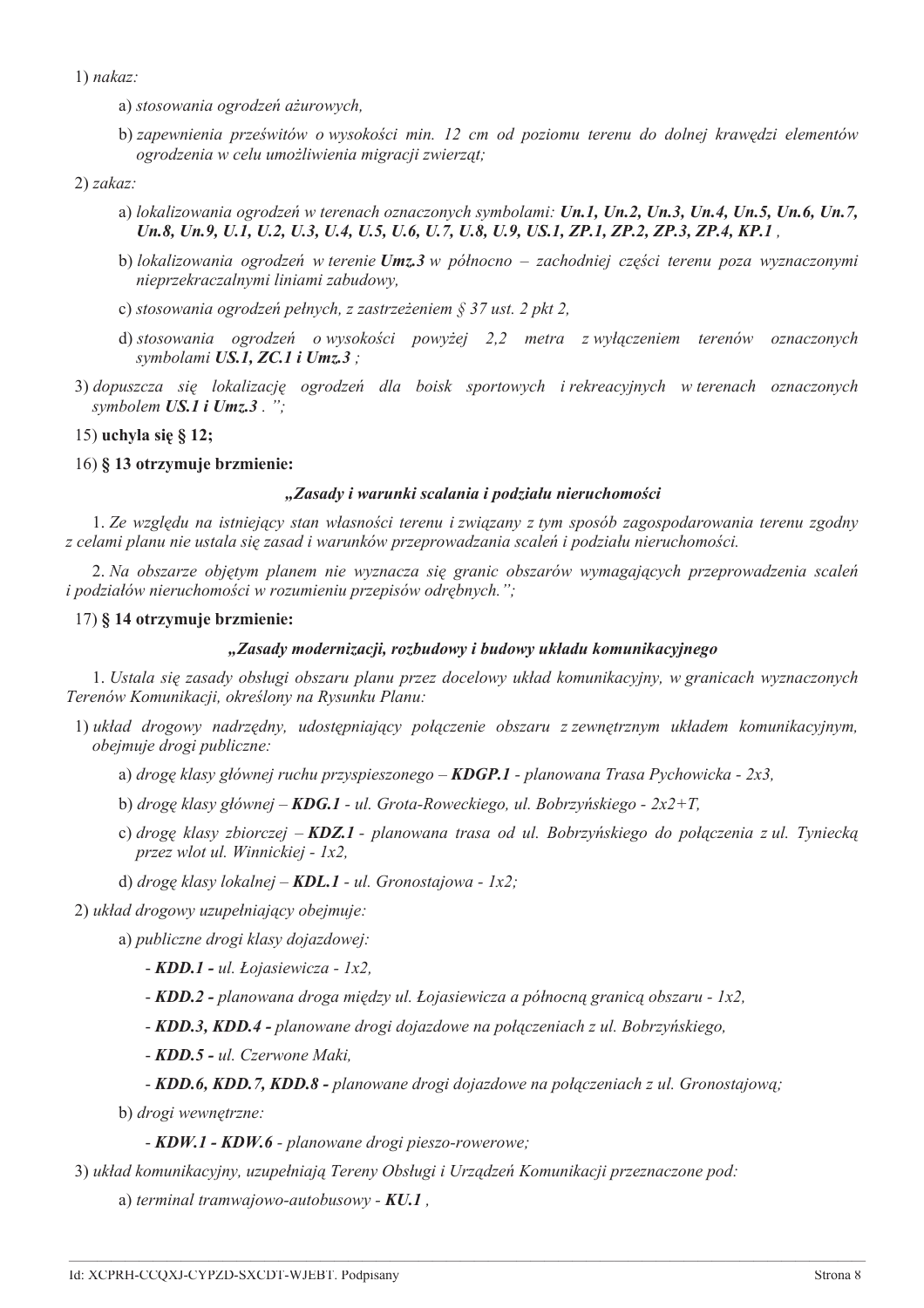b) parking samochodów osobowych -  $KU.2$ ;

4) rozbudowa istniejącego układu dróg publicznych obejmie budowę nowych odcinków w terenach: KDGP.1, KDZ.1, w części terenu KDL.1 i w terenach: KDD.2, KDD.3, KDD6, KDD.7, KDD.8.

2. Ustala się przebieg ogólnomiejskich tras rowerowych wterenach: **KDGP.1, KDG.1, KDL.1,** KDD.1. Dopuszcza się dodatkowo lokalizację innych, niewyznaczonych na Rysunku Planu, tras rowerowych.

- 3. Ustala się następujące zasady obsługi parkingowej:
- 1) określa się dla nowych obiektów budowlanych, rozbudowywanych i nadbudowywanych budynków, wymagane minimalne ilości miejsc postojowych dla samochodów osobowych, wliczając miejsca w garażach, odniesione odpowiednio do funkcji obiektów - według poniższych wskaźników:
	- a) hotele 10 miejsc na 100 pokoi,
	- b) domy studenckie 20 miejsc na 100 łóżek,
	- c) internaty, domy dziecka 10 miejsc na 100 łóżek,
	- d) pensionaty, domy wypoczynkowe 20 miejsc na 100 łóżek,
	- e) domy rencistów 12 miejsc na 100 łóżek,
	- f) domy zakonne 10 miejsc na 1 dom,
	- g) budynki administracji publicznej, wymiaru sprawiedliwości 20 miejsc na 1000 m<sup>2</sup> powierzchni użytkowei.
	- h) budynki kultury: teatry, kina, sale koncertowe 25 miejsc na 100 widzów (miejsc siedzących),
	- i) budynki kultury: sale wystawowe, muzea 25 miejsc na 100 odwiedzających (jednocześnie),
	- j) budynki kultu religijnego 10 miejsc na 100 uczestników (jednocześnie),
	- k) budynki oświaty 20 miejsc na 100 zatrudnionych,
	- 1) budynki szkolnictwa wyższego, nauki 20 miejsc na 100 zatrudnionych, dodatkowo jeśli ze studentami -10 miejsc na 100 studentów,
	- m) budynki opieki zdrowotnej 20 miejsc na 1000 m<sup>2</sup> powierzchni użytkowej,
	- n) budynki opieki społecznej i socjalnej 20 miejsc na 100 zatrudnionych,
	- o) budynki obsługi bankowej 20 miejsc na 100 zatrudnionych,
	- p) obiekty handlu: o 2000 m<sup>2</sup> pow. sprzedaży i niżej 30 miejsc na 1000 m<sup>2</sup> pow. sprzedaży,
	- q) budynki gastronomii 25 miejsc na 100 miejsc konsumpcyjnych,
	- r) budynki innych usług 20 miejsc na 1000 m<sup>2</sup> powierzchni użytkowej,
	- s) budynki biur 30 miejsc na 1000 m<sup>2</sup> powierzchni użytkowej,
	- t) obiekty sportowe (stadiony, hale) poniżej 5000 widzów 15 miejsc na 100 widzów (miejsc siedzących),
	- u) obiekty sportowe lokalne (korty tenisowe, baseny, boiska, itp.) 30 miejsc na 100 użytkowników (jednocześnie);
- 2) dla obiektów budowlanych o różnych funkcjach, wskaźnik miejsc postojowych należy bilansować odpowiednio i proporcjonalnie dla każdej proponowanej funkcji zlokalizowanej w danym budynku;
- 3) miejsca postojowe dla potrzeb danego obiektu należy lokalizować i bilansować w obrebie działki budowlanej objętej projektem zagospodarowania terenu albo zgłoszeniem;
- 4) nie określa się wymaganych wskaźników ilości miejsc postojowych dla obiektów budowlanych, w odniesieniu do których prowadzone są roboty budowlane polegające na: przebudowie, remoncie i odbudowie.

4. Dodatkowe miejsca postojowe dla samochodów osobowych mogą być lokalizowane także w obrębie dróg publicznych klas zbiorczych, lokalnych i dojazdowych - jako pasy i zatoki postojowe.

5. Ustala się sposób realizacji miejsc postojowych:

1) jako parkingi powierzchniowe z wykorzystaniem nawierzchni przesiąkliwych;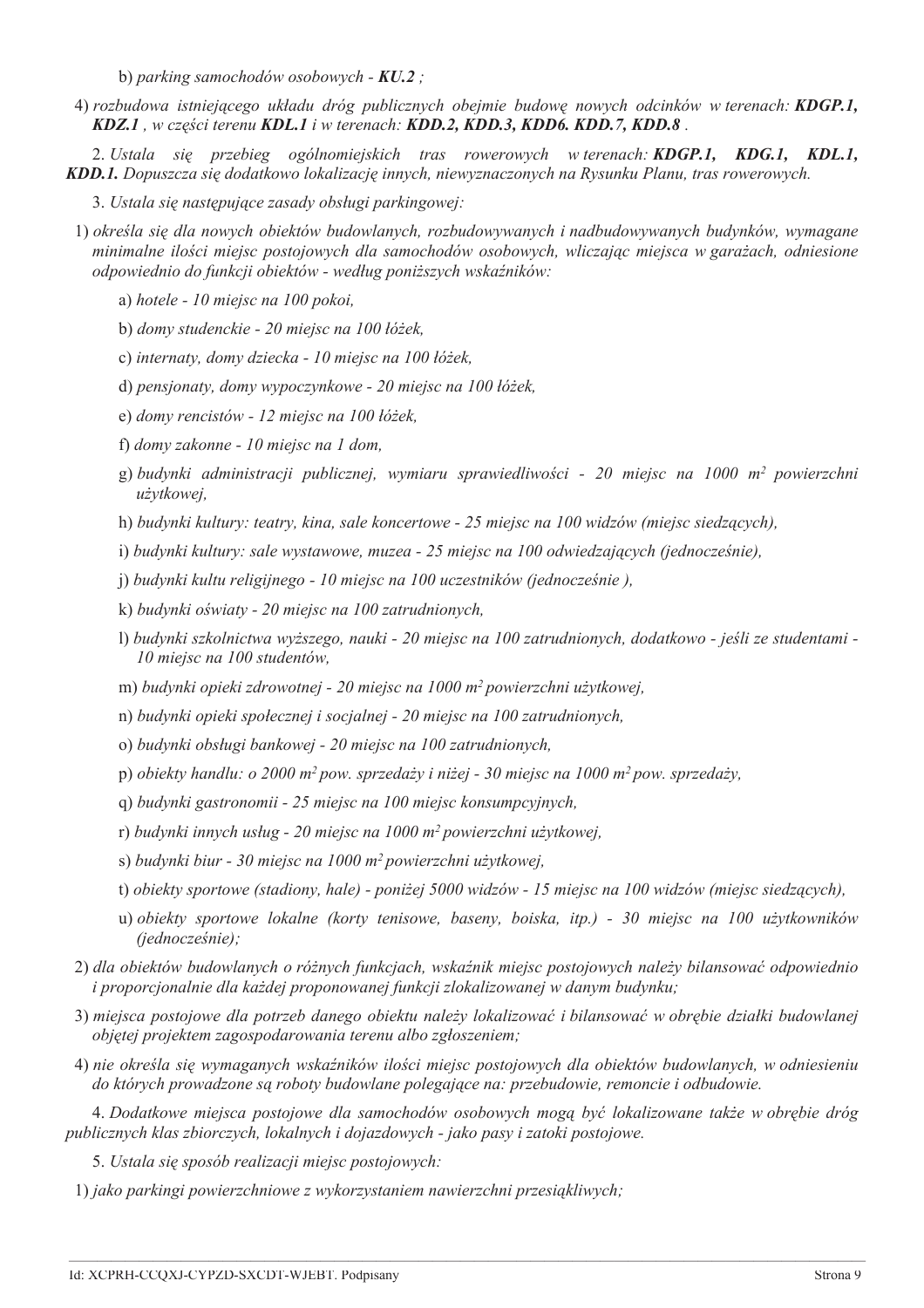- 2) dopuszcza się lokalizację garaży podziemnych jako wolnostojące obiekty budowlane lub w kondygnacjach podziemnych budynków:
- 3) parkingi powierzchniowe powyżej 100 miejsc postojowych należy projektować w podziale na zespoły do 50 stanowisk, z wykorzystaniem obiektów małej architektury i zieleni.

6. Ustala się wymagane minimalne ilości miejsc postojowych dla rowerów, odniesione odpowiednio do funkcji obiektów – według poniższych wskaźników:

1) domy studenckie – 30 miejsc na 100 łóżek;

- 2) szkolnictwo wyższe, nauka 10 miejsc na 100 studentów;
- 3) handel 10 miejsc na 1000 m<sup>2</sup> powierzchni sprzedaży;
- 4) gastronomia 10 miejsc na 100 miejsc konsumpcyjnych;
- 5) innych usług 5 miejsc na 100 zatrudnionych;
- 6) biura 10 miejsc na 1000 m<sup>2</sup> powierzchni użytkowej;
- 7) obiekty (stadiony, hale) poniżej 5 tys. widzów 1 miejsce na 100 widzów siedzących;
- 8) obiekty lokalne (korty tenisowe, baseny, boiska itp.) 5 miejsc na 100 użytkowników jednocześnie.
	- 7. Ustala się następujące zasady obsługi obszaru komunikacją zbiorową:
- 1) obszar planu znajduje się w zasięgu obsługi przez linię tramwajową w ulicach: Grota-Roweckiego *i* Bobrzyńskiego:

2) obsługę komunikacyjną uzupełniają linie autobusowe w drogach klasy lokalnej i wyższych klas.";

## 18) § 15 otrzymuje brzmienie:

# "Zasady przebudowy i budowy infrastruktury technicznej

1. Ustala się zasady obsługi obszaru objętego planem w zakresie infrastruktury technicznej, w dostosowaniu do poszczególnych rodzajów przeznaczenia terenów ustalonych planem.

2. Jako ogólne zasady dotyczące całego obszaru planu ustala się możliwość:

- 1) utrzymania istniejącego przebiegu sieci i lokalizacji obiektów i urządzeń infrastruktury technicznej;
- 2) dopuszczenia rozbudowy, przebudowy i remontu istniejących sieci, urządzeń i obiektów infrastruktury technicznej;
- 3) lokalizowania nie wyznaczonych na Rysunku, stanowiącym Załącznik Nr III, sieci, urządzeń i obiektów infrastruktury technicznej, pod warunkiem, że ich lokalizacja nie pozostaje w sprzeczności z pozostałymi ustaleniami planu;
- 4) lokalizacji nowych sieci, urządzeń i obiektów infrastruktury technicznej w terenach dróg publicznych i w innych terenach, dla których takie dopuszczenie zostało określone w ustaleniach szczegółowych;
- 5) powiązania sieci, urządzeń i obiektów infrastruktury technicznej z układem zewnętrznym;
- 6) wzdłuż istniejących, budowanych, rozbudowywanych i przebudowywanych sieci i urządzeń infrastruktury technicznej obowiązują ograniczenia wzakresie zabudowy izagospodarowania terenów bezpośrednio przyległych, wynikające z unormowań odrębnych.
	- 3. W zakresie zaopatrzenia w wodę ustala się:
- 1) zaopatrzenie w wodę z miejskiej sieci;
- 2) rozbudowe i przebudowe funkcjonującego systemu zaopatrzenia w wodę dla pokrycia potrzeb bytowych, użytkowych i przeciwpożarowych w powiązaniu z miejską siecią wodociągową.
	- 4. W zakresie odprowadzania ścieków oraz wód opadowych ustala się:
- 1) nakaz odprowadzania ścieków w oparciu o miejski system kanalizacji;
- 2) zagospodarowanie wód opadowych w granicach działki poprzez retencję w miejscu lub odprowadzenie do kanalizacji z uwzględnieniem rozwiązań:
	- a) ułatwiających przesiąkanie wody deszczowej do gruntu,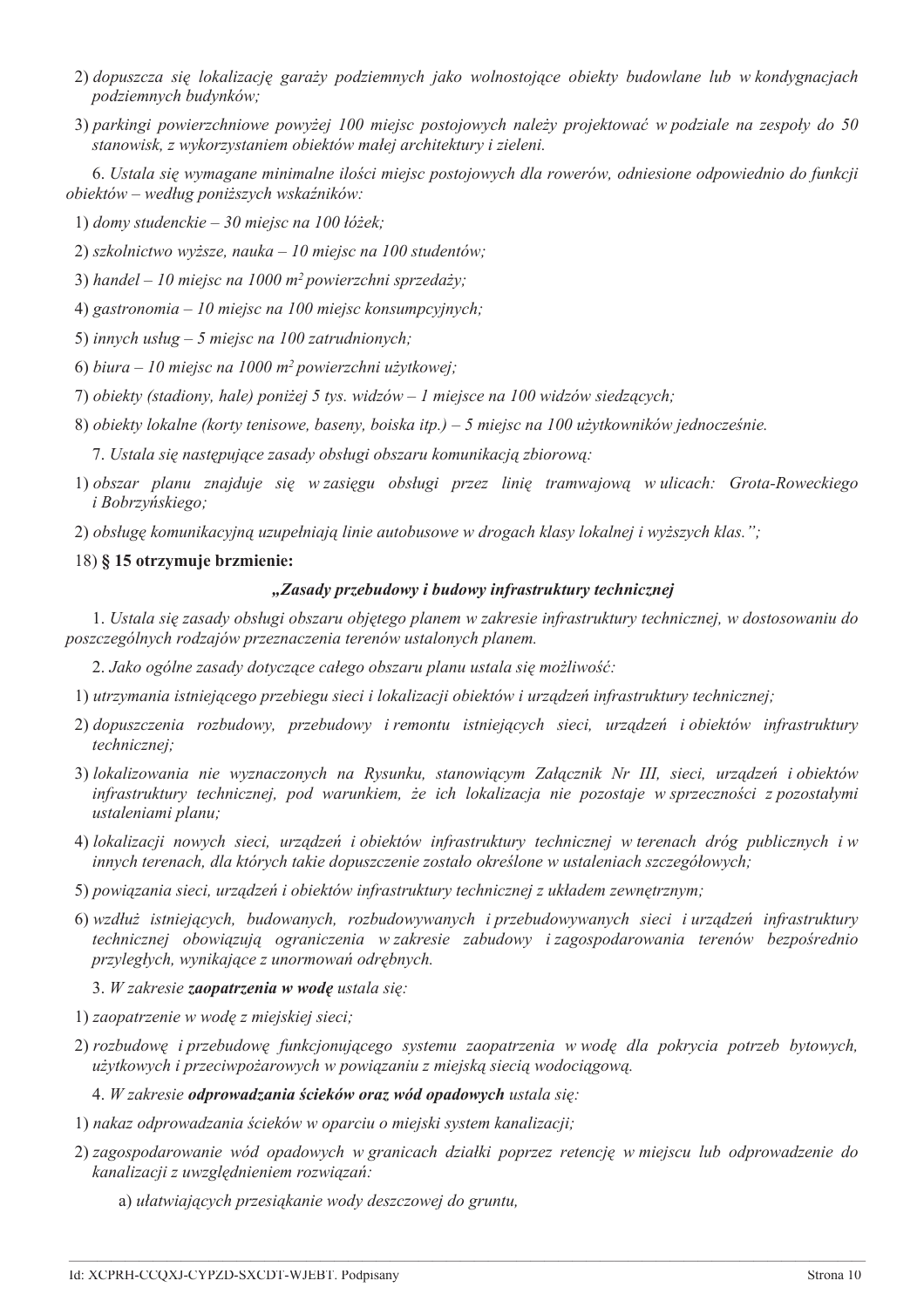b) spowalniających odpływ,

c) zwiększających retencję.

5. W zakresie zaopatrzenia w gaz ustala sie doprowadzenie gazu do odbiorców w oparciu o sieć gazowa niskiego i średniego ciśnienia.

6. W zakresie zaopatrzenia w ciepło ustala się:

1) nakaz zaopatrzenia obiektów w ciepło w oparciu o miejską sieć ciepłowniczą, energię elektryczną, gaz ziemny, lekki olej opałowy, alternatywne źródła energii (energia słoneczna, geotermalna);

2) zakaz stosowania w nowych obiektach paliw stałych, jako podstawowego źródła ciepła.

7. W zakresie zaopatrzenia w energię elektryczną ustala się:

- 1) doprowadzenie energii elektrycznej do odbiorców w oparciu o stacje transformatorowe SN/nN oraz sieć elektroenergetyczną średniego i niskiego napięcia;
- 2) dopuszcza się budowę stacji transformatorowych SN/nN jako stacji wnętrzowych wolnostojących lub umieszczonych wewnątrz obiektów budowlanych.

8. W zakresie telekomunikacji ustala się zaspokojenie potrzeb odbiorców w oparciu o istniejącą infrastrukturę telekomunikacyjną oraz poprzez rozbudowę lub budowę nowych sieci i urządzeń telekomunikacyjnych.";

19) uchyla się § 16-23;

#### 20) § 24 otrzymuje brzmienie:

"1. Wyznacza sie Tereny zabudowy usługowej oznaczone symbolami Un.1, Un.2, Un.3, Un.4, Un.5, Un.6, Un.7, Un.8, Un.9 z podstawowym przeznaczeniem pod obiekty użyteczności publicznej z zakresu nauki i szkolnictwa wyższego.

2. Jako przeznaczenie uzupełniające ustala się możliwość lokalizacji:

1) funkcji usługowych towarzyszących przeznaczeniu podstawowemu, z wyłączeniem:

- a) usług oświaty, za wyjątkiem przedszkoli,
- b) szpitali:

2) budynków zamieszkania zbiorowego wyłacznie w terenach oznaczonych symbolami Un.6, Un.7.

3. W zakresie sposobu zagospodarowania dopuszcza się lokalizację elementów niezbędnych dla urządzenia i funkcjonowania terenu, takich jak: urządzenia budowlane, sieci, urządzenia i obiekty infrastruktury technicznej, miejsca postojowe, trasy rowerowe, dojścia piesze i dojazdy niewyznaczone na Rysunku Planu, zieleń, obiekty małej architektury.

4. W zakresie zasad kształtowania zabudowy i zagospodarowania terenu ustala się:

- 1) możliwość lokalizacji funkcji usługowych wymienionych w ust. 2 pkt 1 jako wbudowane jedynie w parterach budynków;
- 2) możliwość lokalizacji budynków wymienionych w ust. 2 pkt 2 jako wolnostojące w pasie o szerokości 100 m wzdłuż Terenu komunikacji oznaczonego symbolem KDL.1;
- 3) dla terenu oznaczonego symbolem Un.1 :

a) minimalny wskaźnik terenu biologicznie czynnego  $-50\%$ .

b) maksymalną bezwzględną wysokość zabudowy – 230 m n.p.m.,

c) minimalną bezwzględną wysokość zabudowy - 222 m n.p.m.,

d) maksymalną wysokość zabudowy – 22 m,

e) wskaźnik intensywności zabudowy –  $0.4 - 0.8$ ;

4) dla terenu oznaczonego symbolem Un.2:

a) minimalny wskaźnik terenu biologicznie czynnego –  $30\%$ .

b) maksymalną bezwzględną wysokość zabudowy – 230 m n.p.m.,

c) minimalną bezwzględną wysokość zabudowy – 222 m n.p.m.,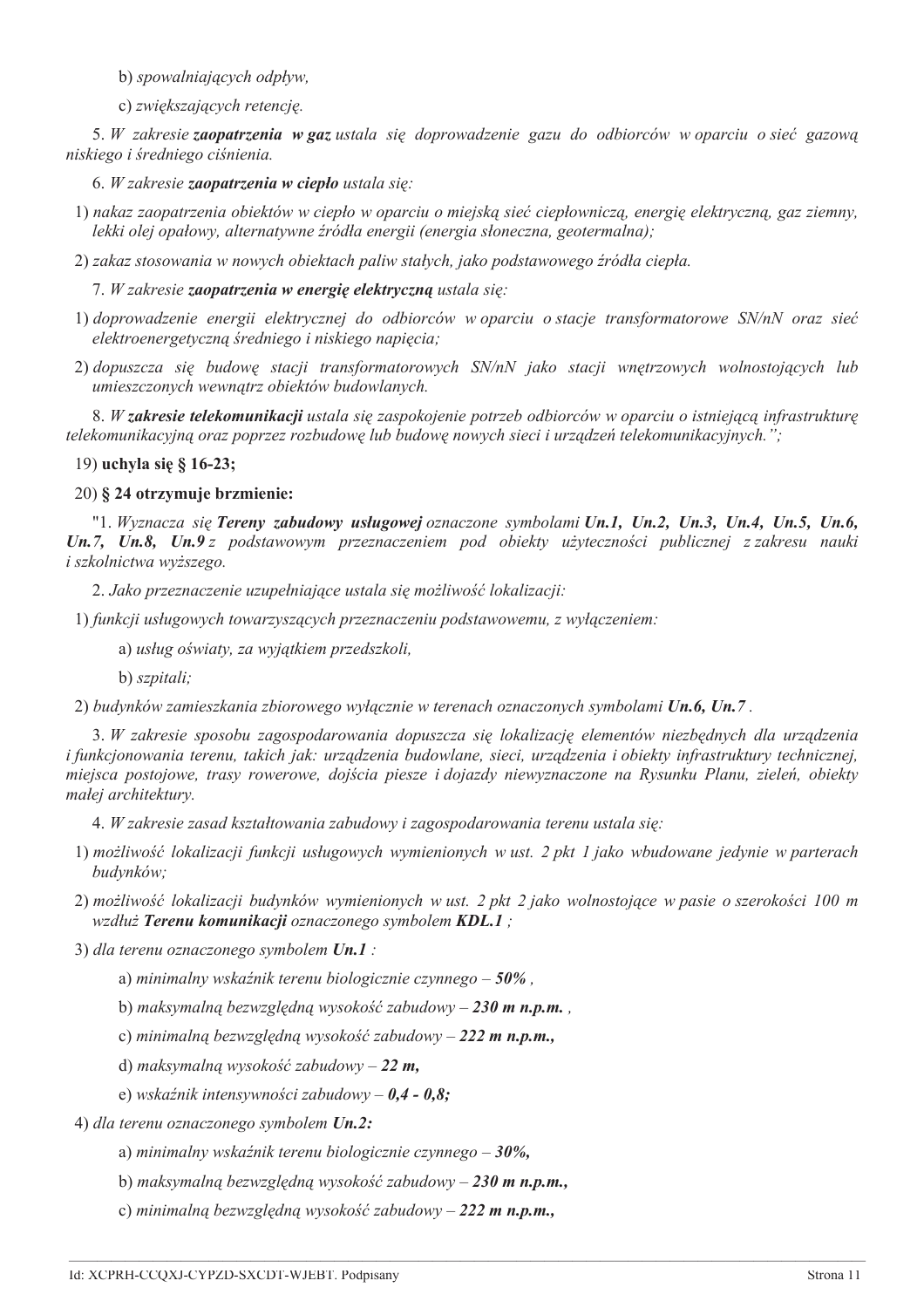d) maksymalną wysokość zabudowy – 21 m,

e) wskaźnik intensywności zabudowy –  $0,8$  - 1,2;

5) dla terenu oznaczonego symbolem Un.3:

a) minimalny wskaźnik terenu biologicznie czynnego – 30 %.

b) maksymalną bezwzględną wysokość zabudowy - 228 m n.p.m.,

- c) minimalną bezwzględną wysokość zabudowy 220 m n.p.m.,
- d) maksymalną wysokość zabudowy 19 m,
- e) wskaźnik intensywności zabudowy  $0.5 2.0$ ;

6) dla terenu oznaczonego symbolem Un.4:

- a) minimalny wskaźnik terenu biologicznie czynnego  $-30\%$ .
- b) maksymalna bezwzględna wysokość zabudowy 229 m n.p.m ..
- c) minimalną bezwzględną wysokość zabudowy 221 m n.p.m.,
- d) maksymalną wysokość zabudowy 20 m,
- e) wskaźnik intensywności zabudowy  $0.5 2.0$ ;

7) dla terenu oznaczonego symbolem Un.5:

- a) minimalny wskaźnik terenu biologicznie czynnego  $-30\%$ .
- b) maksymalną bezwzględną wysokość zabudowy 232 m n.p.m.
- c) minimalną bezwzględną wysokość zabudowy 224 m n.p.m.,
- d) maksymalną wysokość zabudowy 22 m,
- e) wskaźnik intensywności zabudowy  $0.5 2.0$ ;

8) dla terenu oznaczonego symbolem Un.6:

- a) minimalny wskaźnik terenu biologicznie czynnego 30 %,
- b) maksymalną bezwzględną wysokość zabudowy 234 m n.p.m.,
- c) minimalną bezwzględną wysokość zabudowy 226 m n.p.m.,
- d) maksymalną wysokość zabudowy 25 m,
- e) wskaźnik intensywności zabudowy  $0,5 2,5$ ;

9) dla terenu oznaczonego symbolem Un.7:

- a) minimalny wskaźnik terenu biologicznie czynnego 30 %.
- b) maksymalną bezwzględną wysokość zabudowy 234 m n.p.m.,
- c) minimalną bezwzględną wysokość zabudowy 226 m n.p.m.,
- d) maksymalną wysokość zabudowy 25 m,
- e) wskaźnik intensywności zabudowy  $0.5 2.5$ ;

10) dla terenu oznaczonego symbolem Un.8:

- a) minimalny wskaźnik terenu biologicznie czynnego 30 %.
- b) maksymalną bezwzględną wysokość zabudowy 238 m n.p.m.,
- c) minimalną bezwzględną wysokość zabudowy 230 m n.p.m.,
- d) maksymalna wysokość zabudowy 22 m,
- e) wskaźnik intensywności zabudowy  $0,3$  2,5;
- 11) dla terenu oznaczonego symbolem Un.9:
	- a) minimalny wskaźnik terenu biologicznie czynnego  $-30\%$ ,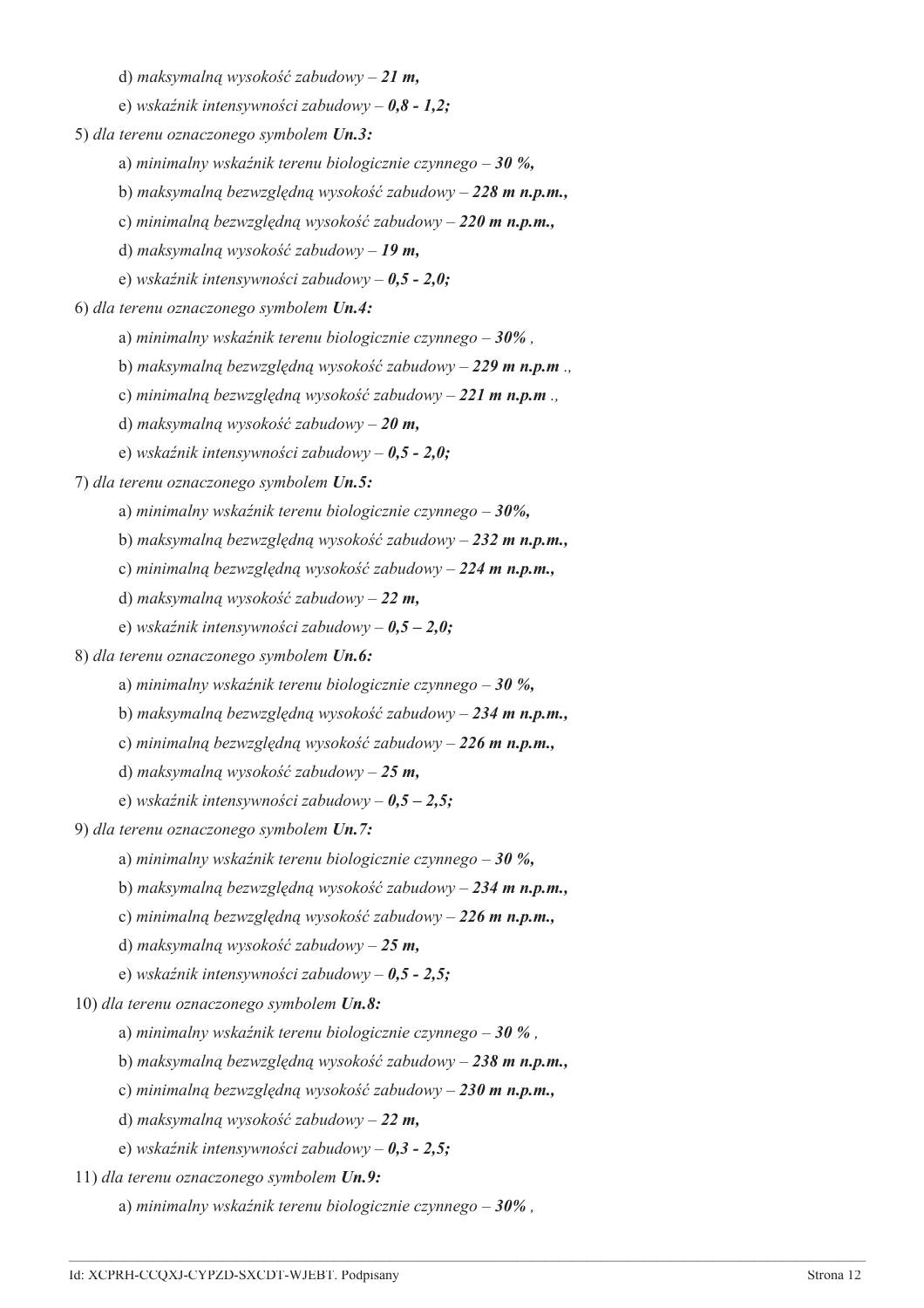b) maksymalną bezwzględną wysokość zabudowy – 239 m n.p.m.,

c) minimalną bezwzględną wysokość zabudowy – 231 m n.p.m.,

d) maksymalna wysokość zabudowy – 21 m.

e) wskaźnik intensywności zabudowy –  $0.3$  -  $2.5$ ."

## 21) uchyla się § 25;

# 22) po § 25 dodaje się § 25a w brzmieniu:

"1. Wyznacza się Tereny zabudowy usługowej oznaczone symbolami U.1 i U.2, o podstawowym przeznaczeniu pod zabudowę usługową, z wyłączeniem:

1) usług z zakresu oświaty;

2) szpitali.

2. W zakresie sposobu zagospodarowania dopuszcza się lokalizację elementów niezbędnych dla urządzenia i funkcjonowania terenu, takich jak: urządzenia budowlane, sieci, urządzenia i obiekty infrastruktury technicznej, miejsca postojowe, trasy rowerowe, dojścia piesze i dojazdy niewyznaczone na Rysunku Planu, zieleń, obiekty małej architektury.

3. W zakresie zasad kształtowania zabudowy i zagospodarowania terenu ustala się:

1) dla terenu oznaczonego symbolem U.1:

a) możliwość lokalizacji usług motoryzacyjnych (myjni samochodowych) jako wbudowane w budynki.

b) minimalny wskaźnik terenu biologicznie czynnego – 30 %,

c) maksymalną bezwzględną wysokość zabudowy - 230 m n.p.m.,

d) minimalna bezwzględna wysokość zabudowy – 222 m n.p.m.,

e) maksymalną wysokość zabudowy – 20 m,

f) wskaźnik intensywności zabudowy –  $0,2$  -  $2,0$ ;

2) dla terenu oznaczonego symbolem U.2:

a) minimalny wskaźnik terenu biologicznie czynnego – 70%,

b) maksymalną bezwzględną wysokość zabudowy – 227 m n.p.m.,

c) minimalna bezwzględna wysokość zabudowy – 221 m n.p.m.,

d) maksymalna wysokość zabudowy – 18 m,

e) wskaźnik intensywności zabudowy –  $0,2$  -  $1,2$ .";

## 23) po § 25a dodaje się § 25b w brzmieniu:

"1. Wyznacza się Teren zabudowy usługowej oznaczony symbolem U.3 o podstawowym przeznaczeniu pod:

1) zabudowę usługową, z wyłączeniem:

a) usług z zakresu oświaty,

b) szpitali;

2) zabudowe zamieszkania zbiorowego z zakresu: domy studenckie i hotele.

2. W zakresie sposobu zagospodarowania dopuszcza się lokalizację elementów niezbędnych dla urządzenia i funkcjonowania terenu, takich jak: urządzenia budowlane, sieci, urządzenia i obiekty infrastruktury technicznej, miejsca postojowe, trasy rowerowe, dojścia piesze i dojazdy niewyznaczone na Rysunku Planu, zieleń, obiekty małej architektury.

3. W zakresie zasad kształtowania zabudowy i zagospodarowania terenu ustala się:

1) minimalny wskaźnik terenu biologicznie czynnego  $-30\%$ ;

2) maksymalną bezwzględną wysokość zabudowy – 232 m n.p.m .;

3) minimalną bezwzględną wysokość zabudowy – 221 m n.p.m .;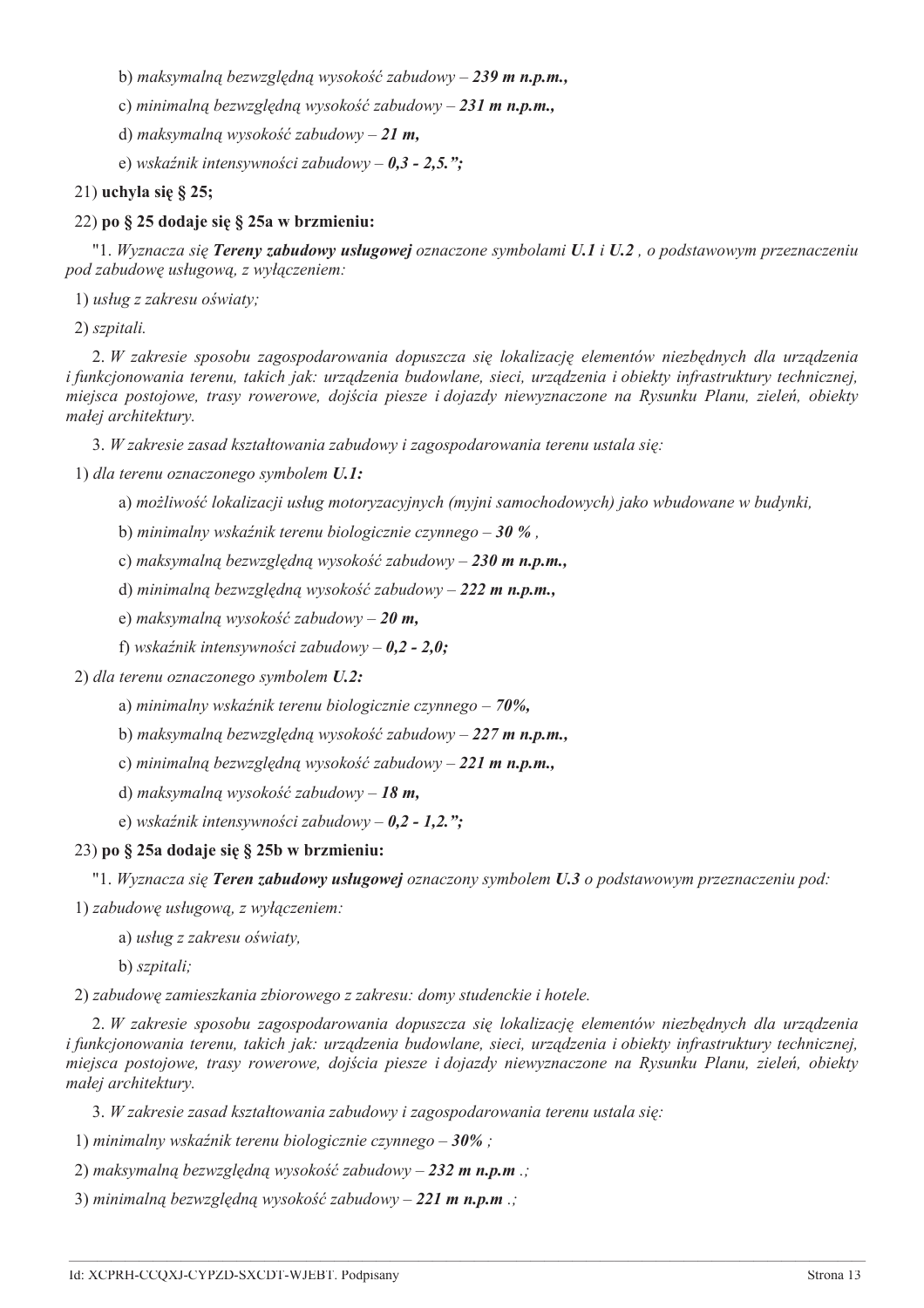4) maksymalną wysokość zabudowy – 23 m;

5) wskaźnik intensywności zabudowy –  $0.5$  - 3.5.":

# 24) § 26 otrzymuje brzmienie:

"1. Wyznacza się Tereny zabudowy usługowej oznaczone symbolami U.4, U.5, U.6, U.7, U.8 o podstawowym przeznaczeniu pod zabudowe usługowa w tym hotele, z wyłaczeniem:

1) usług z zakresu oświaty;

2) szpitali.

2. W zakresie sposobu zagospodarowania dopuszcza się lokalizację elementów niezbędnych dla urządzenia i funkcjonowania terenu, takich jak: urządzenia budowlane, sieci, urządzenia i obiekty infrastruktury technicznej, miejsca postojowe, trasy rowerowe, dojścia piesze i dojazdy niewyznaczone na Rysunku Planu, zieleń, obiekty małej architektury.

3. W zakresie zasad kształtowania zabudowy i zagospodarowania terenów ustala się:

1) minimalny wskaźnik terenu biologicznie czynnego – 10 %;

2) minimalną bezwzględną wysokość zabudowy – 234 m n.p.m .;

3) maksymalną bezwzględną wysokość zabudowy – 243 m n.p.m .;

4) maksymalną wysokość zabudowy – 31 m;

5) wskaźnik intensywności zabudowy:

- a) terenu  $U.4 3.0 8.0$ .
- b) terenu  $U.5 4.0 6.5$ ,
- c) terenu  $U.6 2.5 6.5$ .
- d) terenu  $U.7 4.0 6.5$ ,
- e) terenu  $U.8 3.0 8.0$ ;
- 6) dopuszcza się powiązanie zabudowy pomiędzy terenami oznaczonymi symbolami U.4 i U.5 oraz U.6 i U.7 nad wyznaczonymi terenami dróg oznaczonych symbolami KDW.5, KDD.4 i KDD.8, pod warunkiem zachowania obowiązującej linii zabudowy od terenów dróg pomiedzy terenami U.4 i U.5 oraz terenami U.6 i U.7 dla dolnych kondygnacji nadziemnych lokalizowanych budynków.";

# 25) § 27 otrzymuje brzmienie:

"1. Wyznacza sie Teren zabudowy usługowej oznaczony symbolem U.9 o podstawowym przeznaczeniu pod:

1) zabudowę usługową, z wyłączeniem:

a) usług z zakresu oświaty,

b) szpitali;

2) parking wielopoziomowy.

2. W zakresie sposobu zagospodarowania dopuszcza się lokalizację elementów niezbędnych dla urządzenia i funkcjonowania terenu, takich jak: urządzenia budowlane, sieci, urządzenia i obiekty infrastruktury technicznej, miejsca postojowe, trasy rowerowe, dojścia piesze i dojazdy niewyznaczone na Rysunku Planu, zieleń, obiekty małej architektury.

3. W zakresie zasad kształtowania zabudowy i zagospodarowania terenu ustala się:

1) minimalny wskaźnik terenu biologicznie czynnego – 10 %;

2) maksymalną bezwzględną wysokość zabudowy – 229 m n.p.m .;

- 3) minimalną bezwzględną wysokość zabudowy 223 m n.p.m .;
- 4) maksymalną wysokość zabudowy 18 m;
- 5) wskaźnik intensywności zabudowy  $2,0$  4,2.";

26) po § 27 dodaje się § 27a w brzmieniu: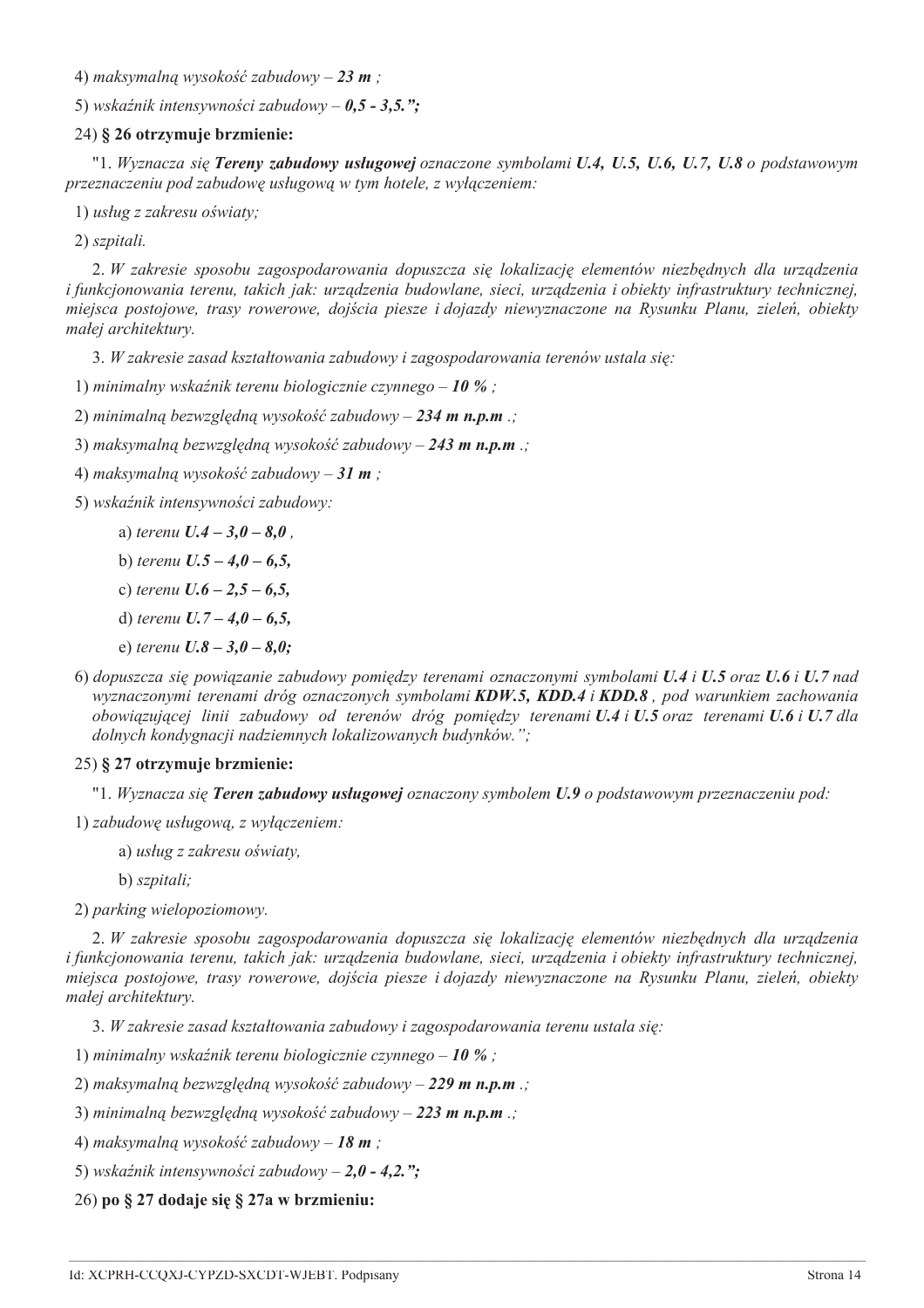"1. Wyznacza się Teren zabudowy usługowej oznaczony symbolem Uks.1 o podstawowym przeznaczeniu pod obiekty użyteczności publicznej z zakresu kultu religijnego wraz z obiektami towarzyszacymi.

2. Jako przeznaczenie uzupełniające ustala się możliwość lokalizacji obiektów zamieszkania zbiorowego towarzyszących przeznaczeniu podstawowemu.

3. W zakresie sposobu zagospodarowania dopuszcza się lokalizację elementów niezbędnych dla urządzenia i funkcjonowania terenu, takich jak: urządzenia budowlane, sieci, urządzenia i obiekty infrastruktury technicznej, miejsca postojowe, dojścia piesze i dojazdy niewyznaczone na Rysunku Planu, zieleń, obiekty małej architektury.

4. W zakresie zasad kształtowania zabudowy i zagospodarowania terenu ustala się:

1) lokalizacje funkcji wymienionych w ust. 2 jako wbudowane w budynki, nie więcej niż 50 % powierzchni całkowitej budynku;

2) dopuszcza się stosowanie dachu pulpitowego, w odcieniach szarości, grafitu lub popielu;

3) minimalny wskaźnik terenu biologicznie czynnego  $-30\%$ ;

4) maksymalną bezwzględną wysokość zabudowy – 238 m n.p.m., z zastrzeżeniem pkt 7;

5) minimalną bezwzględną wysokość zabudowy – 229 m n.p.m .;

6) maksymalną wysokość zabudowy – 21 m;

7) dopuszczenie usytuowania dominanty urbanistycznej (np. wieży kościoła, dzwonnicy) o maksymalnej bezwzględnej wysokości zabudowy – 243 m n. p. m;

8) wskaźnik intensywności zabudowy –  $0,3 - 0,5$ .";

#### 27) § 28 otrzymuje brzmienie:

"1. Wyznacza się Tereny zabudowy usługowej oznaczone symbolami Upt.1,  $$  $$ Upt.4  $o$ podstawowym przeznaczeniu pod zabudowę usługową parku technologicznego taką jak:

1) centra technologiczne;

2) obiekty naukowe – laboratoryjne i doświadczalne;

3) inkubatory przedsiębiorczości;

4) obiekty biurowe:

5) obiekty produkcyjne wysokich technologii;

6) usługi wysokich technologii.

2. Jako przeznaczenie uzupełniające ustala się możliwość lokalizacji innych funkcji usługowych w tym usług turystyczno – hotelowych, z wyłączeniem:

1) usług oświaty, za wyjątkiem przedszkoli;

2) szpitali.

3. W zakresie sposobu zagospodarowania dopuszcza się lokalizację elementów niezbędnych dla urządzenia i funkcionowania terenu, takich jak: urzadzenia budowlane, sieci, urzadzenia i obiekty infrastruktury technicznej, miejsca postojowe, trasy rowerowe, dojścia piesze i dojazdy niewyznaczone na Rysunku Planu, zieleń, obiekty małej architektury.

4. W zakresie zasad kształtowania zabudowy i zagospodarowania terenów ustala się

1) możliwość lokalizacji funkcji usługowych wymienionych w ust. 2 jako wbudowane w budynki, maksymalnie do 30% powierzchni całkowitej budynku;

2) dla terenu oznaczonego symbolem Upt.1 :

a) minimalny wskaźnik terenu biologicznie czynnego  $-30\%$ ,

b) maksymalną bezwzględną wysokość zabudowy – 237 m n.p.m.

c) minimalną bezwzględną wysokość zabudowy - 229 m n.p.m ..

d) maksymalną wysokość zabudowy – 23 m.

e) wskaźnik intensywności zabudowy –  $0,5$  -  $2,5$ ;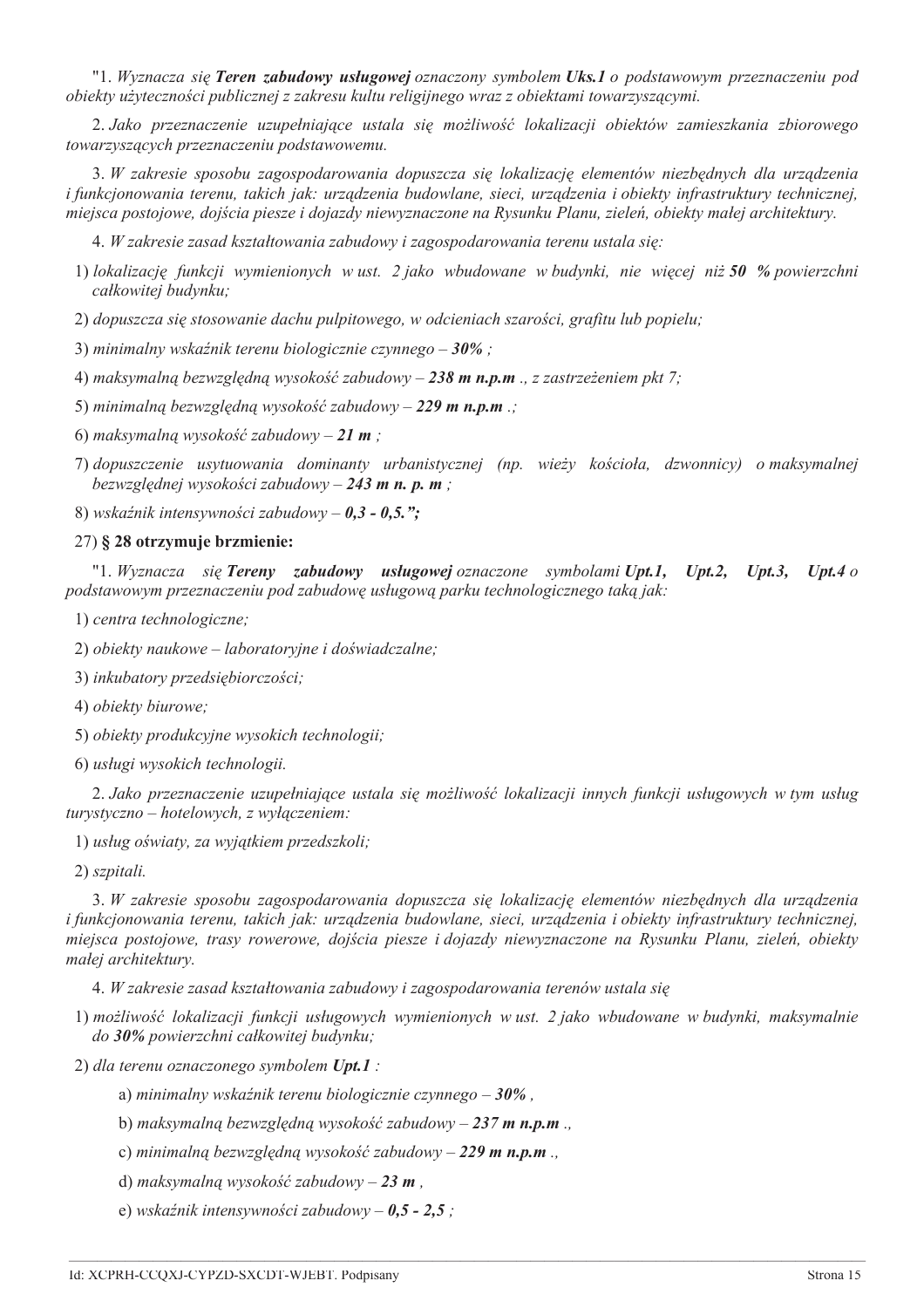3) dla terenu oznaczonego symbolem Upt.2 :

- a) minimalny wskaźnik terenu biologicznie czynnego  $-30\%$ ,
- b) maksymalną bezwzględną wysokość zabudowy 246,50 m n.p.m.,
- c) minimalna bezwzgledna wysokość zabudowy 238,50 m n.p.m.,
- d) maksymalną wysokość zabudowy 27,5 m,
- e) wskaźnik intensywności zabudowy  $0.5 4.0$ ;

# 4) dla terenu oznaczonego symbolem Upt.3 :

- a) minimalny wskaźnik terenu biologicznie czynnego  $-30\%$ ,
- b) maksymalną bezwzględną wysokość zabudowy 246,50 m n.p.m.,
- c) minimalną bezwzględną wysokość zabudowy 238,50 m n.p.m.,
- d) maksymalna wysokość zabudowy 25,5 m.
- e) wskaźnik intensywności zabudowy  $0,5$   $3,5$ ;

5) dla terenu oznaczonego symbolem Upt.4 :

- a) minimalny wskaźnik terenu biologicznie czynnego  $-30\%$ ,
- b) maksymalną bezwzględną wysokość zabudowy 246,50 m n.p.m.,
- c) minimalną bezwzględną wysokość zabudowy 238,50 m n.p.m.
- d) maksymalna wysokość zabudowy 22.5 m.
- e) wskaźnik intensywności zabudowy  $0,1 3,0.$ ";

## 28) uchyla się § 29;

# 29) § 30 otrzymuje brzmienie:

"1. Wyznacza się Tereny zabudowy usługowej oznaczone symbolami Umz.1, Umz.2, Umz.3 o podstawowym przeznaczeniu pod zabudowę zamieszkania zbiorowego.

2. Jako przeznaczenie uzupełniające ustala się możliwość lokalizacji:

- 1) funkcji usługowych z zakresu nauki i szkolnictwa wyższego w terenach oznaczonych symbolami Umz.1,  $Umz.2$ :
- 2) terenowych urządzeń sportowych w terenie oznaczonym symbolem Umz.3;

3) żłobków i przedszkoli jako wbudowane jedynie w parterach budynków zamieszkania zbiorowego.

3. W zakresie sposobu zagospodarowania dopuszcza się lokalizację elementów niezbędnych dla urządzenia i funkcjonowania terenu, takich jak: urządzenia budowlane, sieci, urządzenia i obiekty infrastruktury technicznej, miejsca postojowe, trasy rowerowe, dojścia piesze i dojazdy niewyznaczone na Rysunku Planu, zieleń, obiekty małej architektury.

4. W zakresie zasad kształtowania zabudowy i zagospodarowania terenu ustala się:

1) dla terenów oznaczonych symbolami  $U$ mz.1,  $U$ mz.2 i  $U$ mz.3 :

- a) możliwość lokalizacji funkcji usługowych wymienionych w ust. 2 pkt 1 nie więcej niż 50 % powierzchni całkowitej zabudowy,
- b) możliwość lokalizacji przeznaczenia wymienionego w ust. 2 pkt 2, nie wiecej niż 50% powierzchni terenu możliwej do zainwestowania obiektami budowlanymi,
- c) minimalny wskaźnik terenu biologicznie czynnego  $70\%$ ,
- d) maksymalną bezwzględną wysokość zabudowy 227 m n.p.m.,
- e) minimalną bezwzględną wysokość zabudowy 221 m n.p.m.
- f) maksymalną wysokość zabudowy 18 m,
- g) wskaźnik intensywności zabudowy  $0.2$  1.2;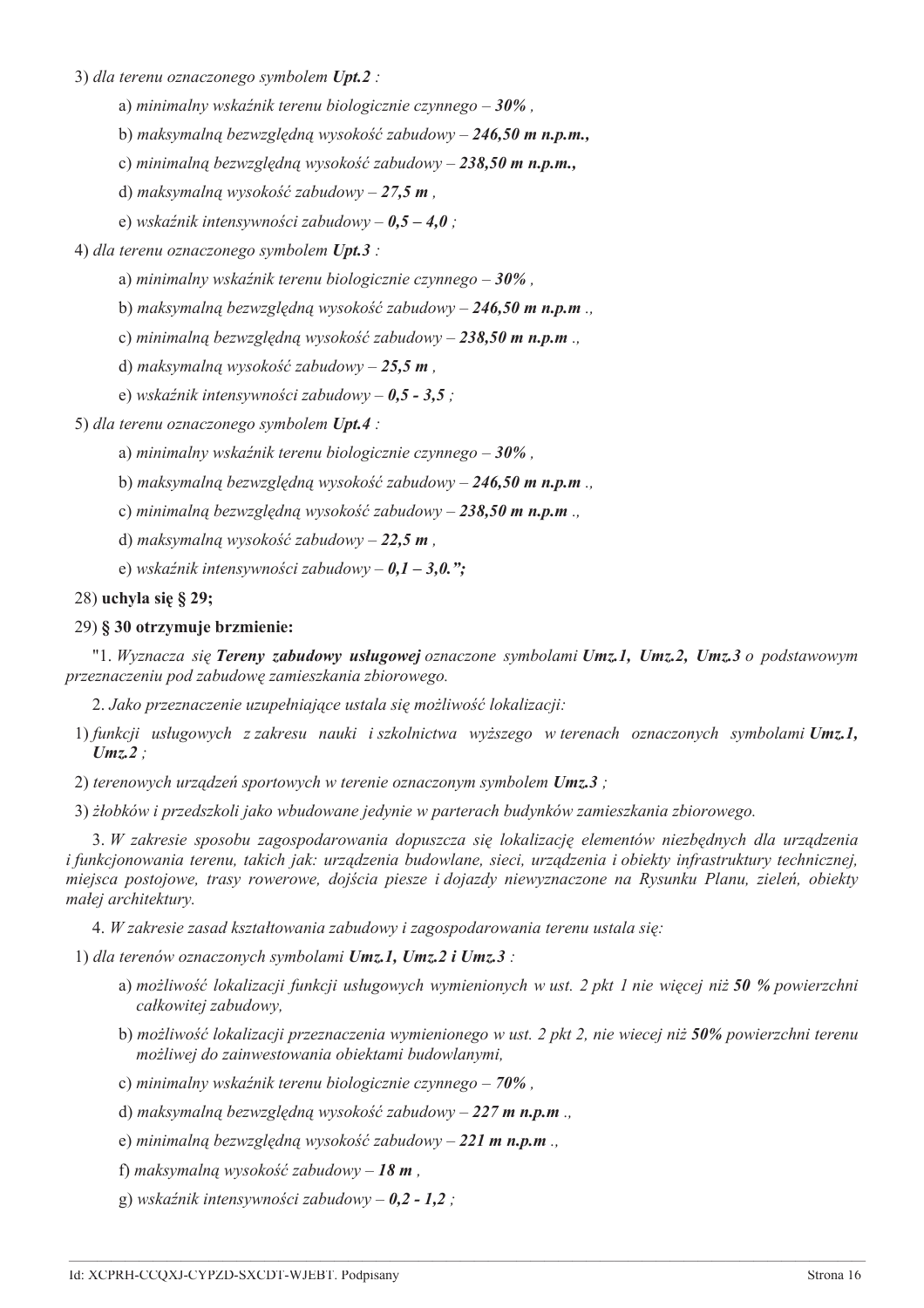2) dla terenu oznaczonego symbolem Umz.3 maksymalną bezwzględną wysokość masztów oświetleniowych – 221  $m$  n.p.m..":

# 30) uchyla się § 31;

# 31) § 32 otrzymuje brzmienie:

"1. Wyznacza sie Teren sportu i rekreacji, oznaczony symbolem US.1 o podstawowym przeznaczeniu pod obiekty i urządzenia sportowe i rekreacyjne, wraz z zapleczem administracyjno-socjalnym.

2. Jako przeznaczenie uzupełniające ustala się możliwość lokalizacji:

1) usług z zakresu nauki i szkolnictwa wyższego;

2) usług związanych z obsługą użytkowników terenów sportu i rekreacji.

3. W zakresie sposobu zagospodarowania dopuszcza się lokalizację elementów niezbednych dla urządzenia i funkcjonowania terenu, takich jak: urządzenia budowlane, sieci, urządzenia i obiekty infrastruktury technicznej, miejsca postojowe, trasy rowerowe, dojścia piesze i dojazdy niewyznaczone na Rysunku Planu, zieleń, obiekty małej architektury.

4. W zakresie zasad kształtowania zabudowy i zagospodarowania terenu ustala się:

- 1) możliwość lokalizacji usług, o których mowa w ust. 2 pkt 1 jedynie jako wbudowane w budynki maksymalnie do 10 % powierzchni całkowitej budynku;
- 2) możliwość lokalizacji usług, októrych mowa w ust. 2 pkt 2 jako obiekty wolnostojące, maksymalnie do 10% powierzchni całkowitej zabudowy;
- 3) minimalny wskaźnik terenu biologicznie czynnego  $70\%$ ;
- 4) maksymalną bezwzględną wysokość zabudowy 227 m n.p.m .;
- 5) maksymalną bezwzględną wysokość masztów oświetleniowych 221 m n.p.m .;
- 6) minimalną bezwzględną wysokość zabudowy 219 m n.p.m .;
- 7) maksymalną wysokość zabudowy 20 m;
- 8) wskaźnik intensywności zabudowy  $0,1 0,6.$ ";

## 32) § 33 otrzymuie brzmienie:

"1. Wyznacza się Teren zieleni, oznaczony symbolem ZP.1 o podstawowym przeznaczeniu pod zieleń urządzoną i zbiornik retencyjny.

- 2. W zakresie sposobu zagospodarowania ustala się:
- 1) zakaz lokalizacji urządzeń reklamowych;
- 2) dopuszcza się lokalizację:
	- a) elementów niezbędnych dla urządzenia i funkcjonowania terenu, takich jak: obiekty małej architektury, alejki i ścieżki piesze, trasy rowerowe, sieci i urządzenia infrastruktury technicznej,
	- b) dojazdów i miejsc postojowych związanych z utrzymaniem i użytkowaniem terenu;
- 3) nakazuje się stosowanie nawierzchni przesiąkliwych.
	- 3. W zakresie zasad zagospodarowania ustala się:
- 1) maksymalną powierzchnię lustra wody (w stanie czynnym)  $40\%$  powierzchni terenu ZP.1;

2) minimalny wskaźnik terenu biologicznie czynnego – 90 %.";

# 33) po § 33 dodaje się § 33a w brzmieniu:

"1. Wyznacza się Tereny zieleni, oznaczone symbolami ZP.2, ZP.3, ZP.4 o podstawowym przeznaczeniu pod zieleń urządzoną.

- 2. W zakresie sposobu zagospodarowania ustala się:
- 1) zakaz:
	- a) lokalizacji urządzeń reklamowych,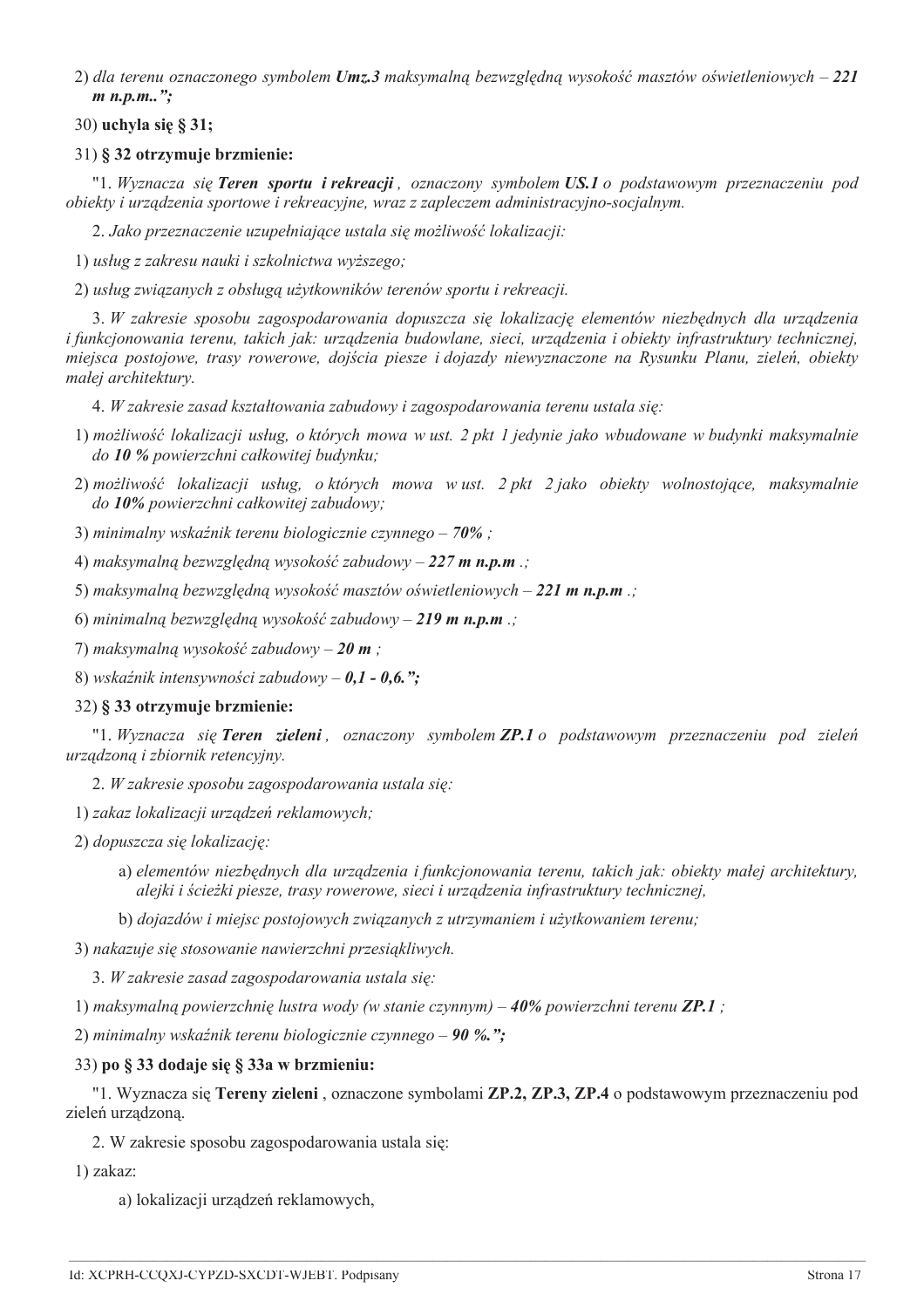b) lokalizacji zieleni wysokiej;

- 2) dopuszczenie lokalizacji elementów niezbednych dla urządzenia i funkcjonowania terenu, takich jak: objekty małej architektury, alejki i ścieżki piesze, trasy rowerowe, sieci i urządzenia infrastruktury technicznej;
- 3) nakaz stosowania nawierzchni przesiakliwych.
	- 3. W zakresie zasad zagospodarowania ustala się minimalny wskaźnik terenu biologicznie czynnego 90%.";

# 34) uchyla się § 34;

# 35) po § 34 dodaje się § 34a w brzmieniu:

"1. Wyznacza się Teren placu, oznaczony symbolem KP.1, o podstawowym przeznaczeniu pod plac miejski.

2. W zakresie sposobu zagospodarowania:

## 1) dopuszcza się:

- a) lokalizację elementów niezbędnych dla urządzenia i funkcjonowania terenu, takich jak: obiekty małej architektury, alejki i ścieżki piesze, trasy rowerowe, sieci i urządzenia infrastruktury technicznej,
- b) budowle i urządzenia drogowe dla ruchu uspokojonego,
- c) lokalizację tymczasowych obiektów związanych z organizacją okresowych wystaw kulturalnodydaktycznych i artystycznych;

2) zakazuje się:

- a) stosowania nawierzchni asfaltowych,
- b) lokalizacji urządzeń reklamowych.
- 3. W zakresie zasad zagospodarowania ustala sie minimalny wskaźnik terenu biologicznie czynnego 15%.";

## 36) § 35 otrzymuje brzmienie:

"1. Wyznacza się Teren Obsługi i Urządzeń Komunikacji, oznaczony symbolem KU.1 z podstawowym przeznaczeniem pod terminal tramwajowo-autobusowy komunikacji miejskiej i podmiejskiej, wraz z dojściami i dojazdami oraz obiektami i urządzeniami infrastruktury ruchu i obsługi pojazdów komunikacji tramwajowej i autobusowej, a także obiektami i urządzeniami obsługi pasażerów i personelu oraz prowadzenia i zarządzania ruchem.

2. W zakresie sposobu zagospodarowania dopuszcza się lokalizację elementów niezbędnych dla urządzenia i funkcjonowania terenu, takich jak: urządzenia budowlane, sieci, urządzenia i obiekty infrastruktury technicznej, miejsca postojowe, trasy rowerowe, dojazdy i dojścia piesze niewyznaczone na Rysunku Planu, zieleń, obiekty małej architektury.

3. W zakresie zasad kształtowania zabudowy i zagospodarowania terenu ustala się:

1) minimalny wskaźnik terenu biologicznie czynnego - 10%;

2) maksymalną bezwzględną wysokość zabudowy – 238 m n.p.m .;

3) maksymalna wysokość zabudowy – 8  $m$ :

4) maksymalna powierzchnia zabudowy – 250 m<sup>2</sup>.";

# 37) po § 35 dodaje się § 35a w brzmieniu:

"1. Wyznacza sie Teren Obsługi i Urzadzeń Komunikacji, oznaczony symbolem KU.2, z podstawowym przeznaczeniem pod parking dla samochodów osobowych w systemie miejskich parkingów przesiadkowych  $P+R$ , wraz z dojściami i dojazdami oraz obiektami i urządzeniami obsługi parkingu.

2. W zakresie sposobu zagospodarowania dopuszcza się lokalizację elementów niezbędnych dla urządzenia i funkcjonowania terenu, takich jak: urządzenia budowlane, sieci, urządzenia i obiekty infrastruktury technicznej, trasy rowerowe, zieleń, obiekty małej architektury.

3. W zakresie zasad kształtowania zabudowy i zagospodarowania terenu ustala sie:

1) możliwość realizacji parkingu jako obiektu wielopoziomowego;

2) minimalny wskaźnik terenu biologicznie czynnego –  $10\%$ ;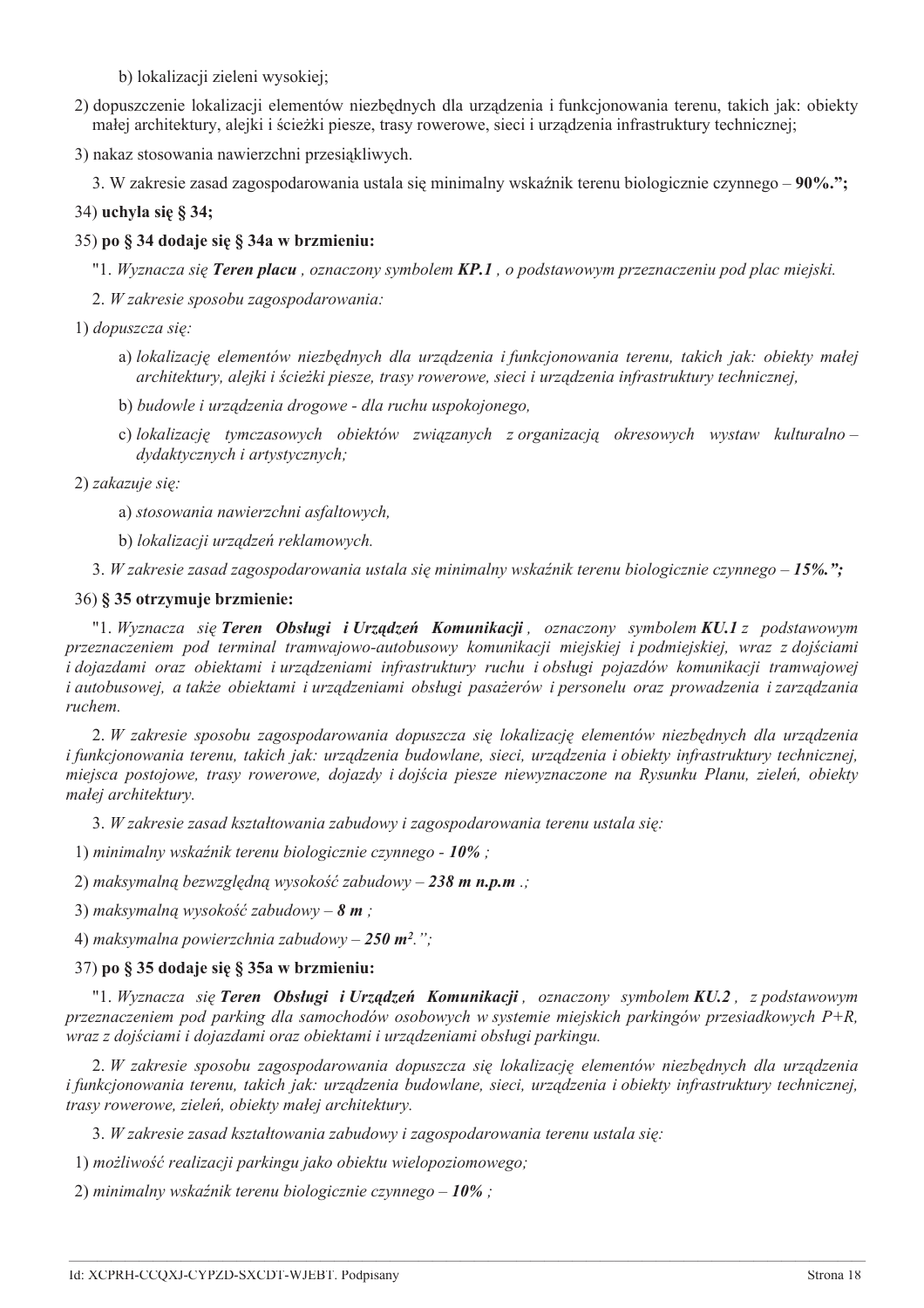3) maksymalną bezwzględną wysokość zabudowy – 246 m n.p.m.;

4) minimalną bezwzględną wysokość zabudowy – 238 m n.p.m.;

5) maksymalną wysokość zabudowy – 20 m;

6) wskaźnik intensywności zabudowy –  $0,1 - 3,5,$ ":

#### 38) § 36 otrzymuje brzmienie:

"1. Wyznacza się Tereny Komunikacji, o podstawowym przeznaczeniu na:

1) tereny dróg publicznych:

a) drogę klasy głównej ruchu przyspieszonego -  $KDGP.1$ ,

b) droge klasy głównej – **KDG.1**,

c) drogę klasy zbiorczej – **KDZ.1**,

d) droge klasy lokalnej – **KDL.1**,

e) drogi klasy dojazdowej -  $KDD.1 - KDD.8;$ 

2) tereny dróg wewnętrznych - KDW.1 - KDW.6.

2. Dla poszczególnych terenów dróg, wymienionych w ust. 1, ustala się szerokości w liniach rozgraniczających, wyznaczonych na Rysunku Planu.

3. Tereny dróg publicznych przeznaczone są pod budowle drogowe, wraz z przynależnymi odpowiednio, drogowymi obiektami inżynierskimi, urzadzeniami i instalaciami, służacymi do prowadzenia i obsługi ruchu drogowego oraz dla potrzeb zarządzania drogą, trasy rowerowe. W terenie KDG.1 przeznaczenie obejmuje ponadto budowle i urządzenia tramwajowe.

4. W terenie **KDZ.1** jest dopuszczona budowa trasy tramwajowej wraz z jej wyposażeniem.

5. W terenach dróg publicznych dopuszcza się lokalizację:

1) sieci, urządzeń i obiektów infrastruktury technicznej, niezwiązanej funkcjonalnie z drogami;

2) obiektów związanych z obsługą pasażerów, w ramach zagospodarowania przystanków komunikacji miejskiej;

3) zieleni towarzyszącej.

6. Tereny dróg wewnętrznych przeznaczone są pod budowle drogowe, odpowiednio do ich funkcji użytkowej i kompozycji - w zakresie obsługi ruchu pieszych i pojazdów, wraz z przynależnymi drogowymi obiektami inżynierskimi, urządzeniami i instalacjami, służącymi do prowadzenia i obsługi ruchu. Przeznaczenie tych terenów uwzglednia ponadto umieszczanie w nich: sieci, urządzeń i obiektów infrastruktury technicznej niezwiązanej funkcjonalnie z drogą oraz obiektów i urządzeń małej architektury, tras rowerowych.

7. Dla realizacji zabudowy, o której mowa w § 26 ust. 3 pkt 6 dopuszcza się usytuowanie elementów konstrukcyjnych budynku w liniach rozgraniczających terenu dróg wewnętrznych **KDW.5**, pod warunkiem zapewnienia odpowiednich gabarytów przejazdu po drodze wewnętrznej, nie mniej niż 5 m wysokości w świetle liczonej od poziomu terenu.

8. Dopuszcza się możliwość lokalizacji placu na zakończeniu drogi wewnętrznej oznaczonej symbolem KDW.1, w kierunku wyznaczonej osi widokowej na Wawel.":

# 39) § 37 otrzymuje brzmienie:

"1. Wyznacza się Teren Cmentarza, oznaczony symbolem ZC.1 o podstawowym przeznaczeniu pod cmentarz.

2. W zakresie sposobu zagospodarowania:

- 1) dopuszcza się lokalizację elementów niezbędnych dla urządzenia i funkcjonowania terenu, takich jak: urządzenia budowlane, sieci i urządzenia infrastruktury technicznej, dojścia piesze niewyznaczone na Rysunku Planu, zieleń, obiekty małej architektury:
- 2) dopuszcza się lokalizację ogrodzenia ażurowego o wysokości nie przekraczającej 3,1 m, z dopuszczeniem muru pełnego maksymalnie do wysokości 1,9 m;
- 3) zakazuje się lokalizacji nośników reklamowych.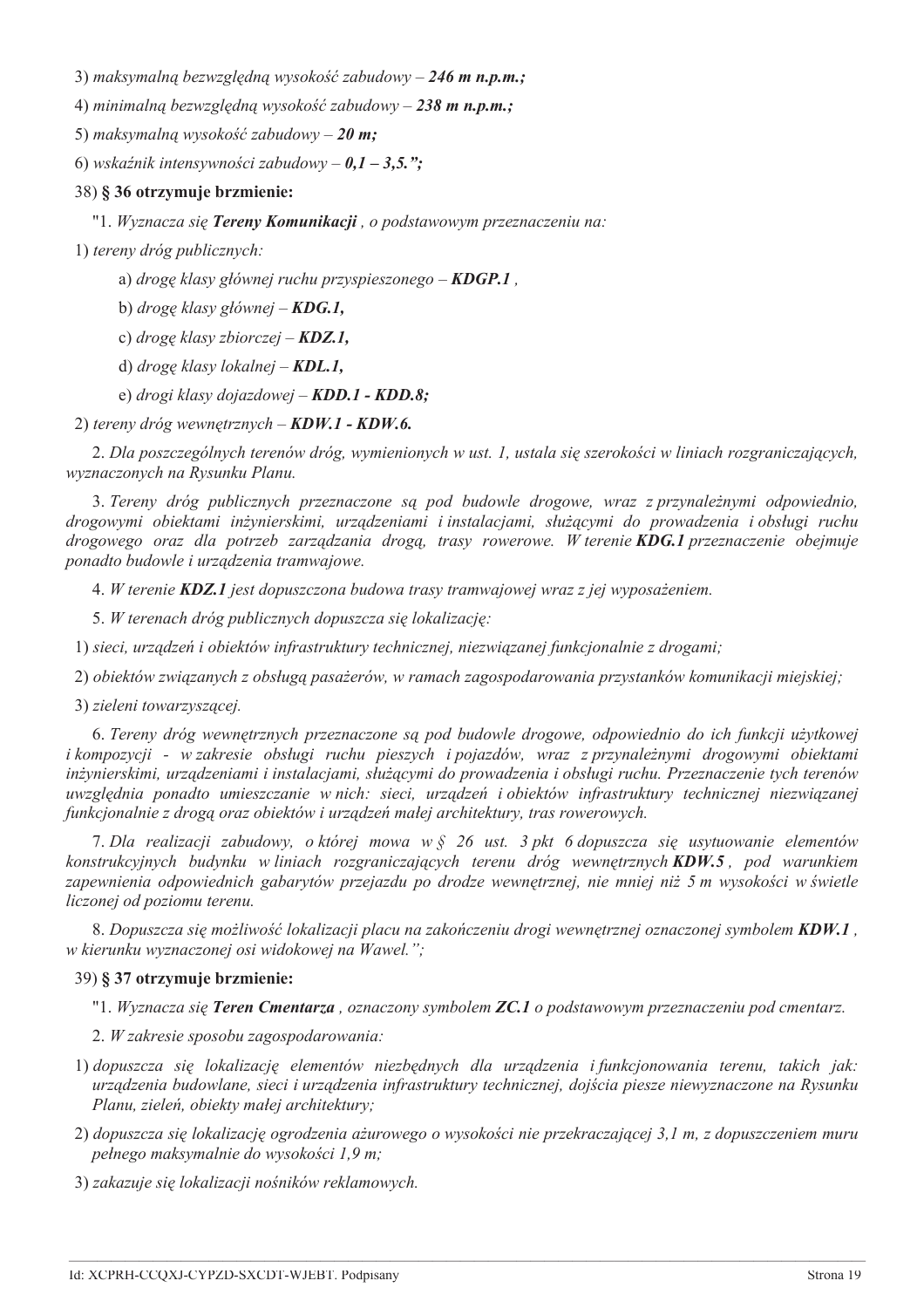- 3. W zakresie zasad zagospodarowania terenu, ustala się:
- 1) obowiązek podniesienia rzędnej terenu rozbudowy cmentarza do 209,5 m n.p.m., poprzez wykonanie zagęszczonego nasypu piaskowego na całej powierzchni projektowanego poszerzenia cmentarza – odpowiednio do istniejącego ukształtowania terenu i jego rzędnych – o co najmniej 1,1 m do 1,7 m (po uprzednim usunięciu powierzchniowej warstwy gleby), umożliwiając prowadzenie pochówków powyżej poziomu wody gruntowej; podniesienie rzędnej terenu wymaga równoczesnego zabezpieczenia sprawnego odwodnienia terenu cmentarza:
- 2) możliwość przeprowadzania remontów i przebudowy alej, dojść i placów oraz urzadzeń technicznych związanych z funkcją cmentarzą.":

# 40) po § 37 dodaje się § 37a w brzmieniu:

"1. Wyznacza się Tereny Infrastruktury Technicznej oznaczony symbolem E.1 o podstawowym przeznaczeniu pod lokalizację budynków, urządzeń i sieci infrastruktury elektroenergetyki.

2. Jako przeznaczenie uzupełniające ustala się zieleń.

3. W zakresie sposobu zagospodarowania dopuszcza się lokalizację elementów niezbędnych dla urządzenia i funkcjonowania terenu, takich jak: sieci, urządzenia i obiekty infrastruktury technicznej, miejsca postojowe, dojścia piesze i dojazdy niewyznaczone na Rysunku Planu, obiekty małej architektury.

4. W zakresię zasad kształtowania zabudowy i zagospodarowania terenu ustala się:

1) minimalny wskaźnik terenu biologicznie czynnego –  $20\%$ :

2) maksymalną bezwzględną wysokość zabudowy – 237 m. n.p.m .;

3) maksymalna wysokość zabudowy – 12  $m$ ;

4) wskaźnik intensywności zabudowy –  $0.2 - 0.6$ .";

## 41) po § 37a dodaje się § 37b w brzmieniu:

"1. Wyznacza się Tereny Infrastruktury Technicznej oznaczony symbolem W.1 o podstawowym przeznaczeniu pod lokalizację budynków, urządzeń i sieci wodociągowych.

2. Jako przeznaczenie uzupełniające ustala się zieleń.

3. W zakresie sposobu zagospodarowania dopuszcza się lokalizacje elementów niezbednych dla urzadzenia i funkcjonowania terenu, takich jak: sieci, urządzenia i obiekty infrastruktury technicznej, miejsca postojowe, dojścia piesze i dojazdy niewyznaczone na Rysunku Planu, obiekty małej architektury.

4. W zakresie zasad kształtowania zabudowy i zagospodarowania terenu ustala się:

1) dopuszcza się możliwość przebudowy, rozbudowy i nadbudowy istniejącego budynku;

2) minimalny wskaźnik terenu biologicznie czynnego  $-30\%$ ;

3) maksymalna bezwzgledna wysokość zabudowy – 230 m n.p.m.:

4) maksymalną wysokość zabudowy – 5 m;

- 5) wskaźnik intensywności zabudowy  $0,1$   $0,2,$ ";
- 42) w miejsce rysunku planu w skali 1:2000 ustalającego przeznaczenie i warunki zagospodarowania terenu, stanowiącego załącznik Nr 1 do uchwały, wprowadza się Rysunek Planu w skali 1:1000, stanowiący Załącznik Nr I;
- 43) w miejsce rysunku typowych przekrojów w skali 1:100 przez tereny komunikacji, zawierającego zasady i wskazania dla rozmieszczenia elementów składowych urządzenia i zagospodarowania pasa drogowego, stanowiącego załącznik Nr 2 do uchwały, wprowadza się Rysunek - typowe przekroje przez tereny komunikacji – zasady i wskazania dla rozmieszczenia elementów składowych urządzenia i zagospodarowania pasa drogowego w skali 1:100, stanowiący Załącznik Nr II;
- 44) w miejsce rysunku rozwiązań infrastruktury technicznej w skali 1:2000, stanowiącego załącznik Nr 3, określającego zasady uzbrojenia terenu, w tym przebiegi tras infrastruktury technicznej oraz lokalizacje związanych z nimi urządzeń technicznych, wprowadza się Rysunek – sieci, urządzenia i obiekty infrastruktury technicznej w skali 1:1000, stanowiący Załącznik Nr III;